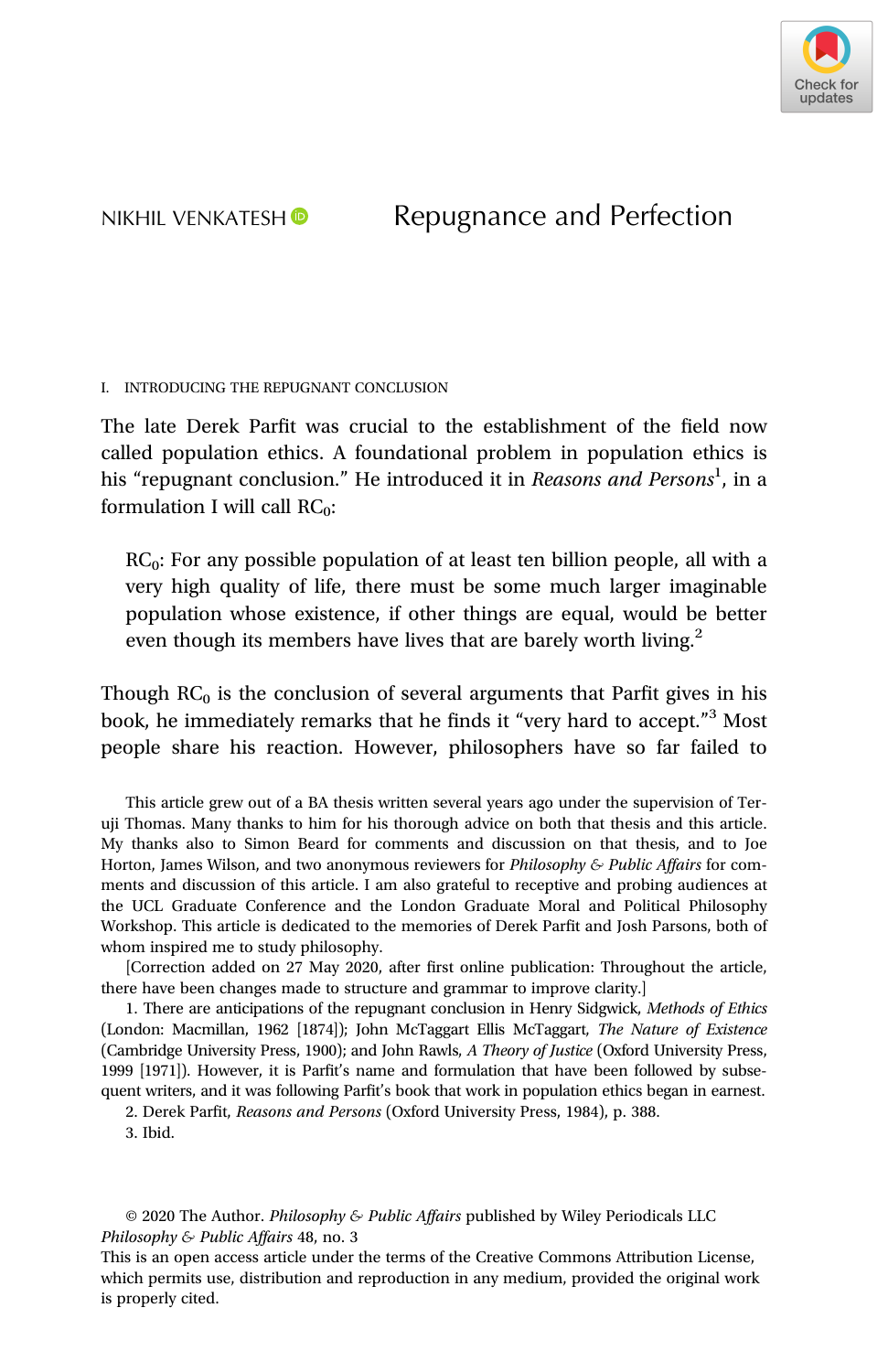agree on a population axiology that avoids  $RC<sub>0</sub>$  without being seriously defective in other ways. Some even deny that such a theory is possible.<sup>4</sup>

In this article, I will focus discussion on  $RC_1$ , my translation of  $RC_0$ .

 $RC<sub>1</sub>$ : For any possible population of at least ten billion lives of very high positive welfare, there is some larger possible population of lives of very low positive welfare whose existence would be better, if other things are equal.

The differences between  $RC_0$  and  $RC_1$  are presentational, not substantive. Talking of "lives of very high positive welfare" and "lives of very low positive welfare" rather than people with "a very high quality of life" and those with "lives barely worth living" makes clear that the claim concerns two distributions of the same thing (welfare).<sup>5</sup> This is no departure from Parfit's view: on the page where he introduces  $RC_0$  he discusses differences in "the sum of happiness," and in "whatever makes life worth living." Gustaf Arrhenius puts his influential formulation of the repugnant conclusion in terms of very high and very low positive welfare.<sup>6</sup> I replace "people" with "lives" because there is no reason that the repugnant conclusion should apply only to humans, as "people" might suggest. I do not stipulate that the population should be "imaginable" but rather "possible." It would be strange for the limits of human imagination to decide claims in population ethics. If large populations are not imaginable, then  $RC_0$  is false, strictly speaking, whatever is true about which populations are better than others.  $RC<sub>1</sub>$  does not share this implication. Parfit was not wedded to the wording of  $RC<sub>0</sub>$ , using slightly different formulations of the repugnant conclusion in his last two published papers on the subject.<sup>7</sup>

4. Michael Huemer, "In Defence of Repugnance," Mind 117 (2008): 899; Yew-Kwang Ng, "What Should We Do About Future Generations?," Economics and Philosophy 5 (1989): 240–42; Gustaf Arrhenius, "Future Generations: A Challenge for Moral Theory" (F. D. Dissertation, University Printers, 2000).

5. "Welfare" here is not tightly defined. One may think of it, very roughly, as the property or properties of lives that make them good for those who live them. That a life has positive welfare means that it instantiates these good-making properties to a greater degree than it instantiates the properties that make lives bad.

6. Gustaf Arrhenius, "An Impossibility Theorem for Welfarist Axiologies," Economics and Philosophy 16 (2000): 248.

7. Derek Parfit, "Can We Avoid the Repugnant Conclusion?," Theoria 82 (2016): 110–27; Derek Parfit, "Future People, the Non-Identity Problem, and Person-Affecting Principles," Philosophy and Public Affairs 45 (2017): 118–57.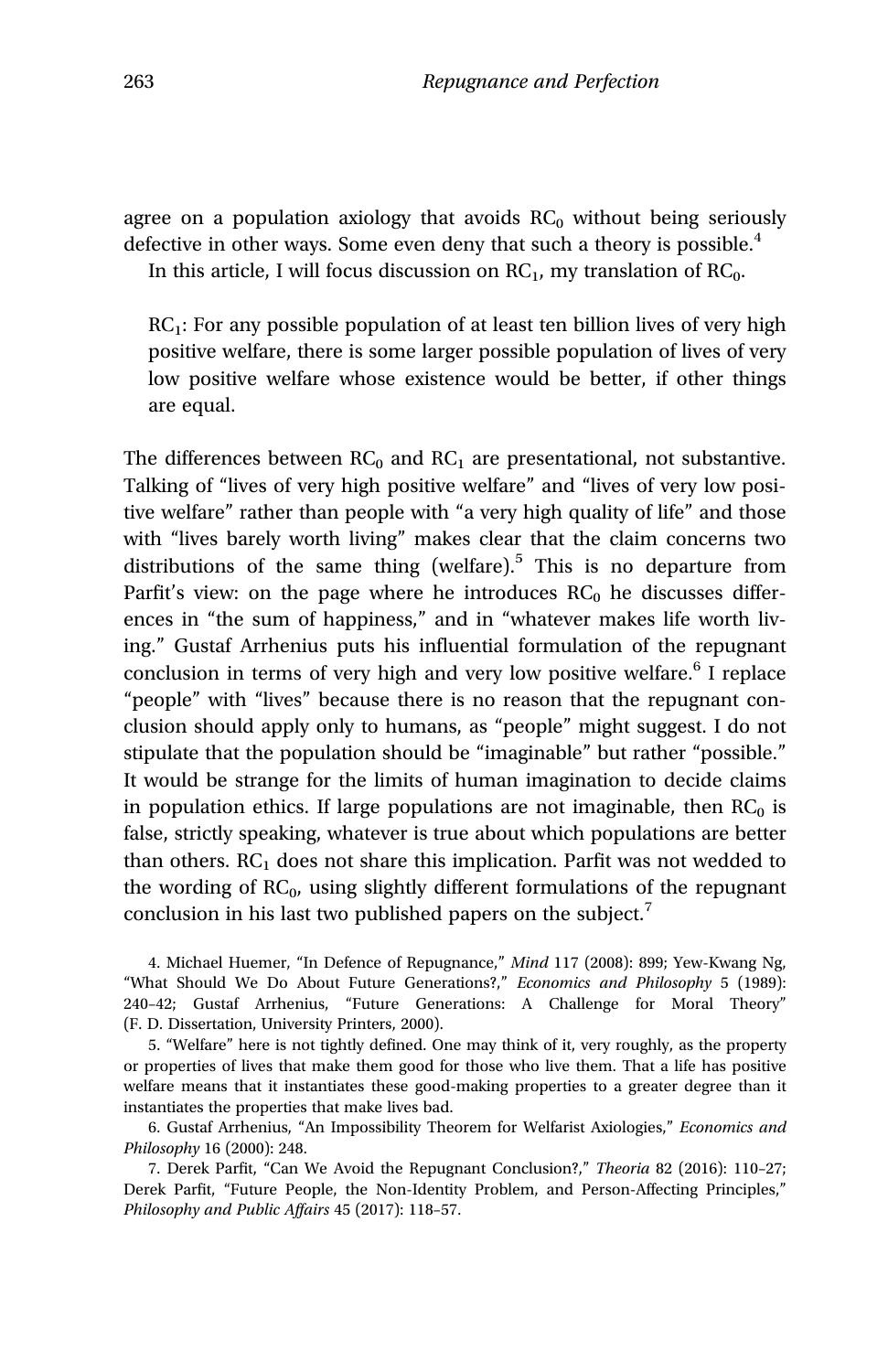In this article, I argue that by carefully considering the nature and variety of possible lives of very low positive welfare, and distinguishing  $RC<sub>1</sub>$ from a related but stronger claim I call  $RC<sub>2</sub>$ , we can show that  $RC<sub>1</sub>$  is more acceptable than it first appears. It has been claimed that perfectionism that is, a special concern for the best things in life—is a reason to reject the repugnant conclusion. I argue that although perfectionism gives us a reason to reject  $RC<sub>2</sub>$ , it does not give us any reason to reject, and might in fact support,  $RC<sub>1</sub>$ .

In his last two papers on the subject, Parfit develops a strategy for avoiding the repugnant conclusion that appeals in part to perfectionism. In the final part of this article, I argue that Parfit's strategy can help us avoid  $RC<sub>2</sub>$  but not  $RC<sub>1</sub>$ . If I am right that  $RC<sub>1</sub>$  is more acceptable than  $RC<sub>2</sub>$ , this may not be an unwelcome result.

#### II. THE UP DOWN ARGUMENT

If  $RC<sub>1</sub>$  is, as Parfit says, "very hard to accept," why is it problematic? Why do population ethicists not simply reject  $RC<sub>1</sub>$  and theories that imply it? The reason is that there are arguments for  $RC<sub>1</sub>$  that are based on very attractive principles. The most important of these is what Parfit called "the Up Down Argument." 8

The Up Down Argument has three intuitive principles as premises. These are (for any three populations,  $p_1$ ,  $p_2$ , and  $p_3$ ):

- (1) Benign addition: If  $p_1$  and  $p_2$  are so related that  $p_1$  would be the result of increasing the welfare of every life in  $p_2$  by some amount and adding some new lives of positive welfare, and holding all other things equal, then the existence of  $p_1$  would be better than that of  $p_2$ .
- (2) Non-anti-egalitarianism: If  $p_1$  and  $p_2$  are so related that  $p_1$  has a higher average welfare, a higher total welfare, and a more equal distribution of welfare than  $p_2$ , and all other things are equal between  $p_1$  and  $p_2$ , then the existence of  $p_1$  would be better than that of  $p_2$ .

<sup>8.</sup> Parfit, "Can We Avoid the Repugnant Conclusion?," pp. 121–23. See also Huemer, "In Defence of Repugnance," pt. 1.3; Ng, "What Should We Do About Future Generations?," pp. 240–42.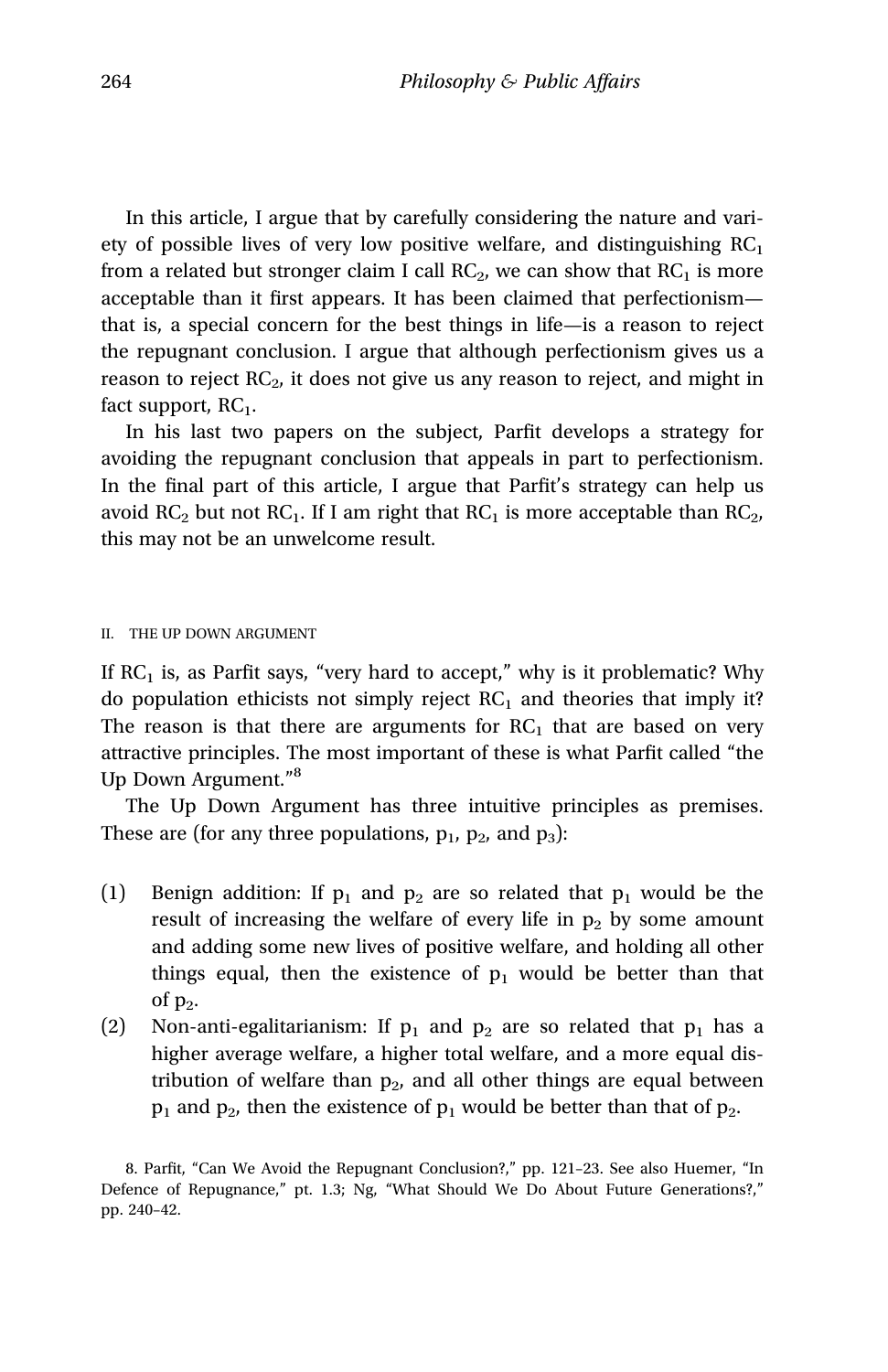(3) Transitivity: If the existence of  $p_1$  is better than that of  $p_2$  and the existence of  $p_2$  is better than that of  $p_3$  then the existence of  $p_1$ would be better than that of  $p_3$ .

The argument runs thus. Call lives of very high welfare A-lives and lives of very low positive welfare Z-lives. Call any population of at least ten billion A-lives an A-population, and any population consisting solely in Z-lives a Z-population.  $RC<sub>1</sub>$  claims that for any A-population, there is a possible, larger Z-population, in which other things are equal, whose existence would be better. Take any A-population  $p_A$ . A possible population  $p_{+}$  would be the result of increasing the welfare of everyone in  $p_{A}$  and adding some number of Z-lives. Benign addition says that  $p_{+}$  would be better than  $p_A$ . There is also some possible population  $p_z$  which would be like  $p_{+}$  except that the welfare of every life in  $p_{z}$  would be slightly higher than the average welfare of a life in  $p_{+}$ ,  $p_{z}$  would be more equal, have higher total welfare and higher average welfare than  $p_{+}$ , and would therefore—by non-anti-egalitarianism—be better than  $p_{+}$ . Since  $p_{z}$ 's existence would be better than that of  $p_{+}$  and  $p_{+}'$ 's would be better than that of  $p_A$ , transitivity tells us that the existence of  $p_z$  would be better than that of  $p_A$ .

This is  $RC_1$ , as  $p_z$  could be a Z-population. Were the number of Z-lives in  $p_{+}$  very great, their welfare very low, and the increase in welfare for the A-lives very small, the mean welfare of a life in  $p_{+}$ , and therefore the welfare of all lives in  $p_z$ , could be said to be "very low." $^9$ 

9. Teruji Thomas, "Some Possibilities in Population Axiology," Mind 127 (2018): 822–24, argues that the step from  $p_+$  to  $p_z$ , where  $p_z$  is a Z-population, can be resisted without giving up non-anti-egalitarianism. According to the axiology he calls "total lexic utilitarianism," one population is better than another if and only if it has greater total welfare—so non-antiegalitarianism is respected. The welfare of lives in this axiology is represented by ordered pairs of integers  $(x, y)$ . The total welfare of one population is greater than that of another if and only if the sum of x across all the lives in the former is greater, or the sum of x in both populations is equal and the sum of y across all the lives in the former is greater. For Thomas, Z-lives are lives where  $x = 0$ , while in A-lives  $x > 0$ . In  $p<sub>+</sub>$ , there are A-lives, and therefore  $\Sigma x > 0$ ; in  $p_x \Sigma x = 0$ . Therefore  $p_+$  has greater total welfare and is better than  $p_x$  according to an axiology that respects non-anti-egalitarianism.

The plausibility of total lexic utilitarianism depends, as Thomas acknowledges (pp. 826–27), on there being some discontinuity in the spectrum of lives between A-lives and Z-lives. He himself doubts this. Certain considerations below, particularly the description of what I call "chronically irritated lives," seem to raise further doubts. For the remainder of this article, I will set aside total lexic utilitarianism.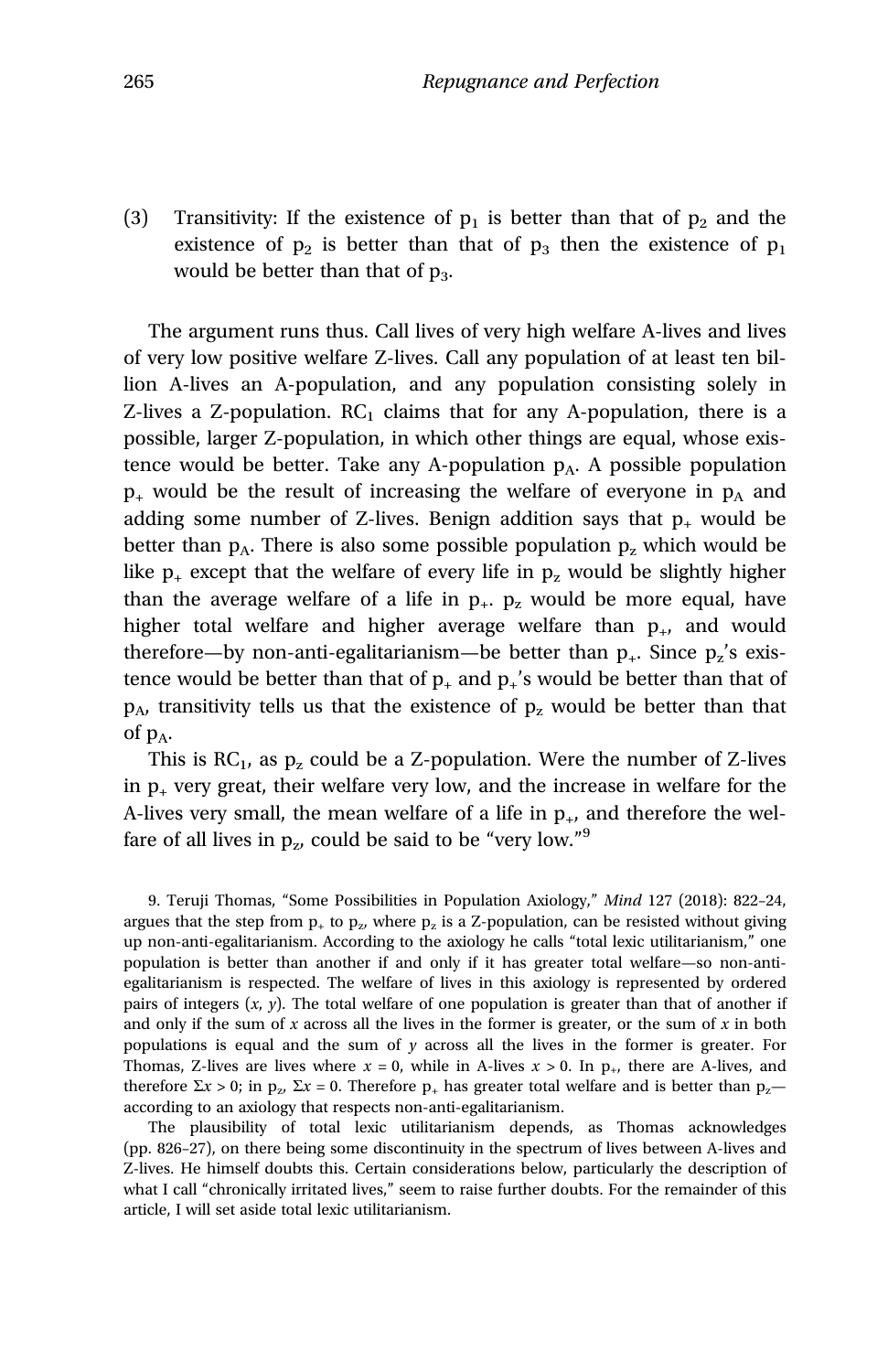

Figure 1 The Up Down Argument

This diagram represents the three populations, with the width of a box indicating the number of lives in the population and the height indicating the welfare level per life. The Up Down Argument implies that each population is better than those to its left (Figure 1).

Since the three principles that serve as premises in the Up Down Argument have intuitive appeal, and  $RC<sub>1</sub>$  is counterintuitive, we have a paradox (or at least a puzzle). We must reject at least one intuitively plausible claim transitivity, non-anti-egalitarianism, benign addition, or the falsehood of  $RC<sub>1</sub>$ .

#### III. WHAT ARE Z-LIVES LIKE?

The result of the Up Down Argument might lead us to reassess our original intuition about  $RC<sub>1</sub>$ . Is it really repugnant? An important factor in this assessment is what Z-lives would be like. The more attractive Z-lives are, the less difficult it is to accept that for any A-population, there could be a better Z-population, other things being equal—that is, the less difficult it is to accept RC<sub>1</sub>. Describing what lives of very low positive welfare would be like is therefore crucial to assessing  $RC<sub>1</sub>$ . Here are some ways such lives could be.

### III A. Drab Lives

These lives have no moments of great pleasure, or satisfaction, or honor. They would also have no moments of great pain, or sadness, or dishonor. They would constantly have a barely positive balance of the things that make life worth living over those that make it worth ending. The things that make such lives worth living would be very basic sources of welfare in Parfit's description "muzak and potatoes"<sup>10</sup> would be the only good things in such lives.

10. Parfit, "Can We Avoid the Repugnant Conclusion?," p. 118. We might think that Parfit wasn't cooking his potatoes correctly!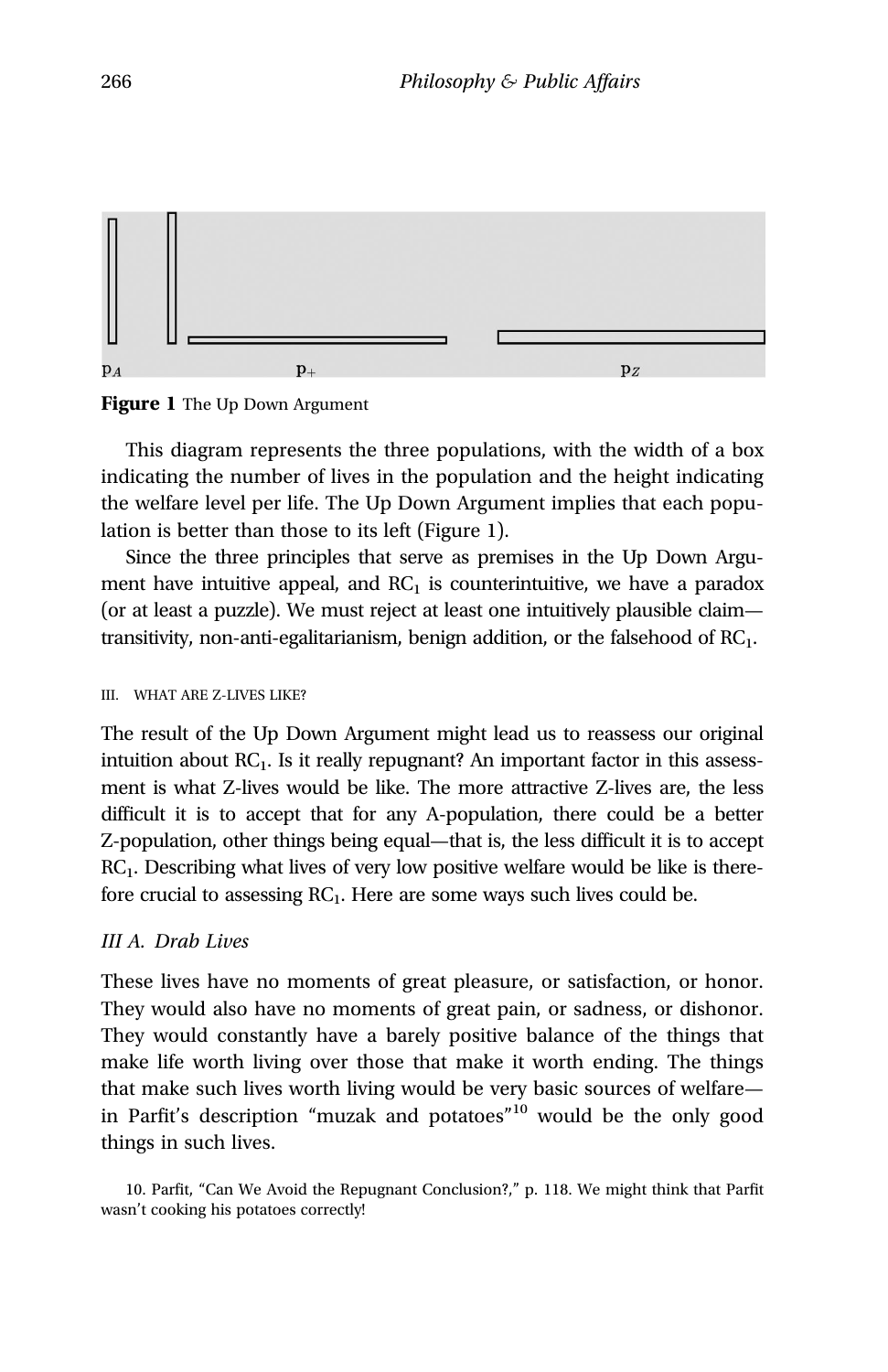For those of us who have experienced pleasures greater than muzak and potatoes, drab lives seem like lives with the good things ripped out. But they are also lives with the bad things ripped out. In one respect, they would be better than any life that has hitherto been lived: they would contain no moments in which pain, sadness, or other sources of negative welfare were dominant.

In any case, drab lives are very difficult to imagine. In the lives that we can relate to, there are inevitable moments and sources of negative welfare: the occasional illness, bereavement, and fear of death. In a life of no pleasures beyond muzak and potatoes, someone with a normal human psychology would not have constantly positive welfare but would in fact experience great boredom, and thus negative welfare. This is why Parfit stipulates that those living drab lives must have a psychology different to ours.<sup>11</sup> It might just not be possible to imagine a life that is both stripped of very good moments and is of always positive welfare. When we imagine drab lives, therefore, we might imagine something worse than a life of constantly barely positive welfare. Since drab lives might not be as bad as we first think, we should not consider the fact that we intuitively find them unattractive to be evidence against  $RC<sub>1</sub>$ .

### III B. Short-Lived Lives

These Z-lives are like A-lives but much shorter. They are like A-lives in the sense that welfare-per-minute (i.e., welfare of the life divided by the number of minutes in it) is the same; however, they are of shorter duration and therefore have less welfare in total.

To meet the condition of being only just positive, such Z-lives would have to be very short indeed. This confuses our intuitions: it is difficult for us to understand lives much shorter than our own. We regard death after one year as a shame, because to us it is premature and does not match our expectations or biological norms. Moreover, many of the best things in our lives rely on a degree of longevity—the completion of our projects, or the birth and success of our children, for example. But we have stipulated that welfare-per-moment is the same in A-lives and Z-lives, so Zlives must have experiences that generate the same welfare as these things (though fewer and/or shorter of them than in A-lives). Such experiences are difficult for us to imagine and would generate much of the good in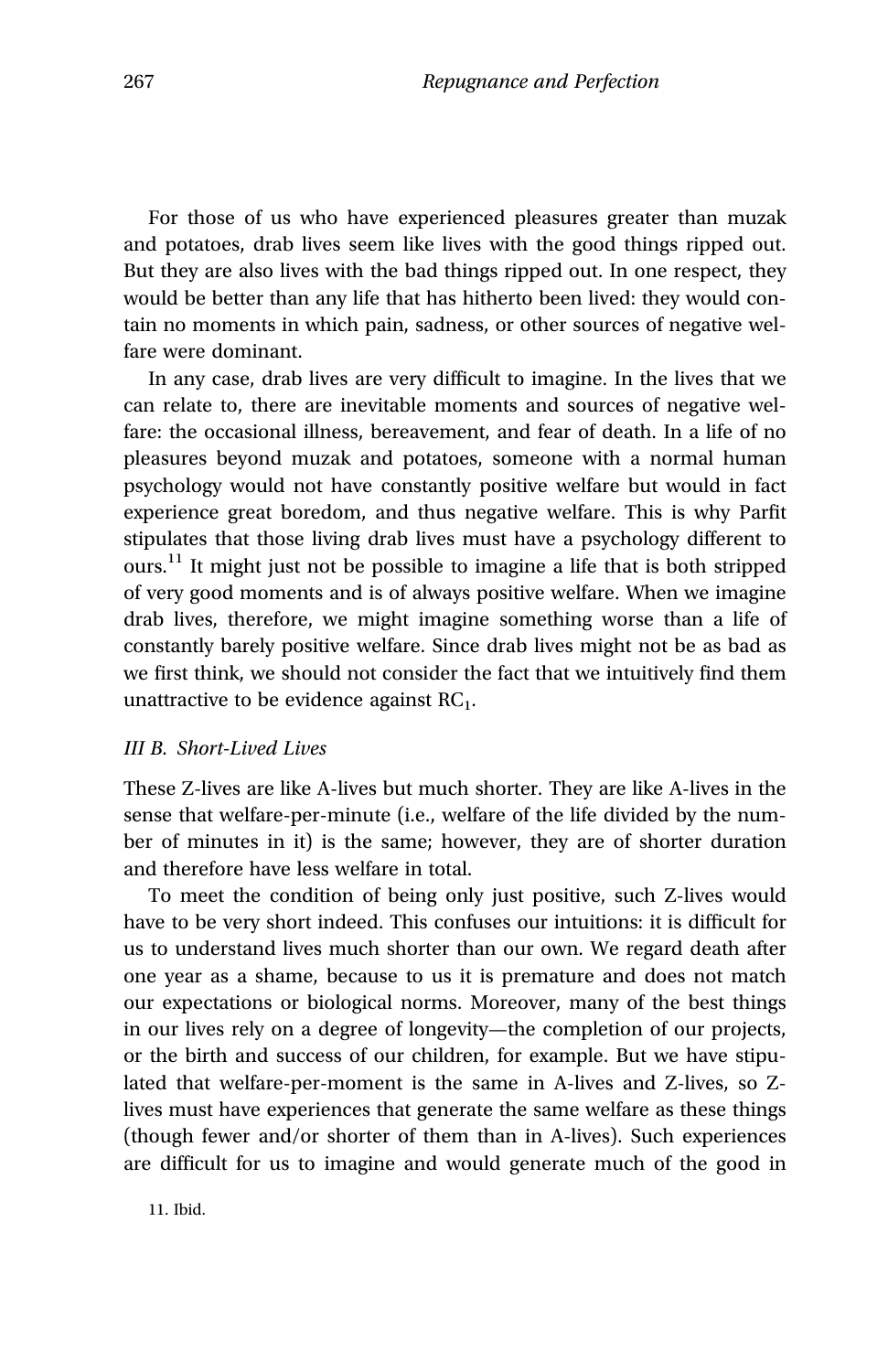short-lived Z-lives. They are probably, therefore, better than we at first imagine. There would still be, in a short-lived Z-population, a lot of very happy people. Parfit himself says that imagining such a population makes  $RC<sub>1</sub>$  "significantly less repugnant."<sup>12</sup>

### III C. Roller-Coaster Lives

Parfit also considers what he calls "roller-coaster Z."<sup>13</sup> Lives in this population contain all the good aspects of a life of very high positive welfare, but also contain enough sources of negative welfare to give them barely positive welfare overall—we can think of them as having high and low points, like a roller-coaster. For any A-life, a roller-coaster Z-life could be created that had all of its good aspects, interspersed with additional periods of suffering. Such lives are more like ours than drab or short-lived lives are. Human lives tend to contain some bad things as a matter of course, and many of the things we most enjoy come with inevitable downsides (your joy at your football team and your despair when they are defeated, for example).

## III D. Job Lives

The biblical character Job lived a very enjoyable life until God decided to test his faith by making him suffer. $14$  We could think of Job's life before God's decision as an A-life—had Job's life ended before his test, he would have lived a life of very high positive welfare. Job's life following God's decision had very negative welfare. We could extend the bad period for long enough that it almost canceled out the welfare of the good period, producing a life of barely positive welfare. Job lives could be identical with any A-lives—with a bad period tacked onto the end, which would be the reason for their difference in welfare. Like roller-coaster lives, they would differ in longevity and suffering; otherwise, all the aspects of A-lives would be there. To my mind, this makes the idea that a population of Job or roller-coaster lives could be better than a population of A-lives less

<sup>12.</sup> Ibid.

<sup>13.</sup> Ibid.

<sup>14.</sup> In the biblical story, Job is eventually restored to prosperity, but for my purposes we can ignore this and consider his life as having simply a good part followed by a bad part. Thanks to Simon Beard for suggesting the life of Job to me as an example.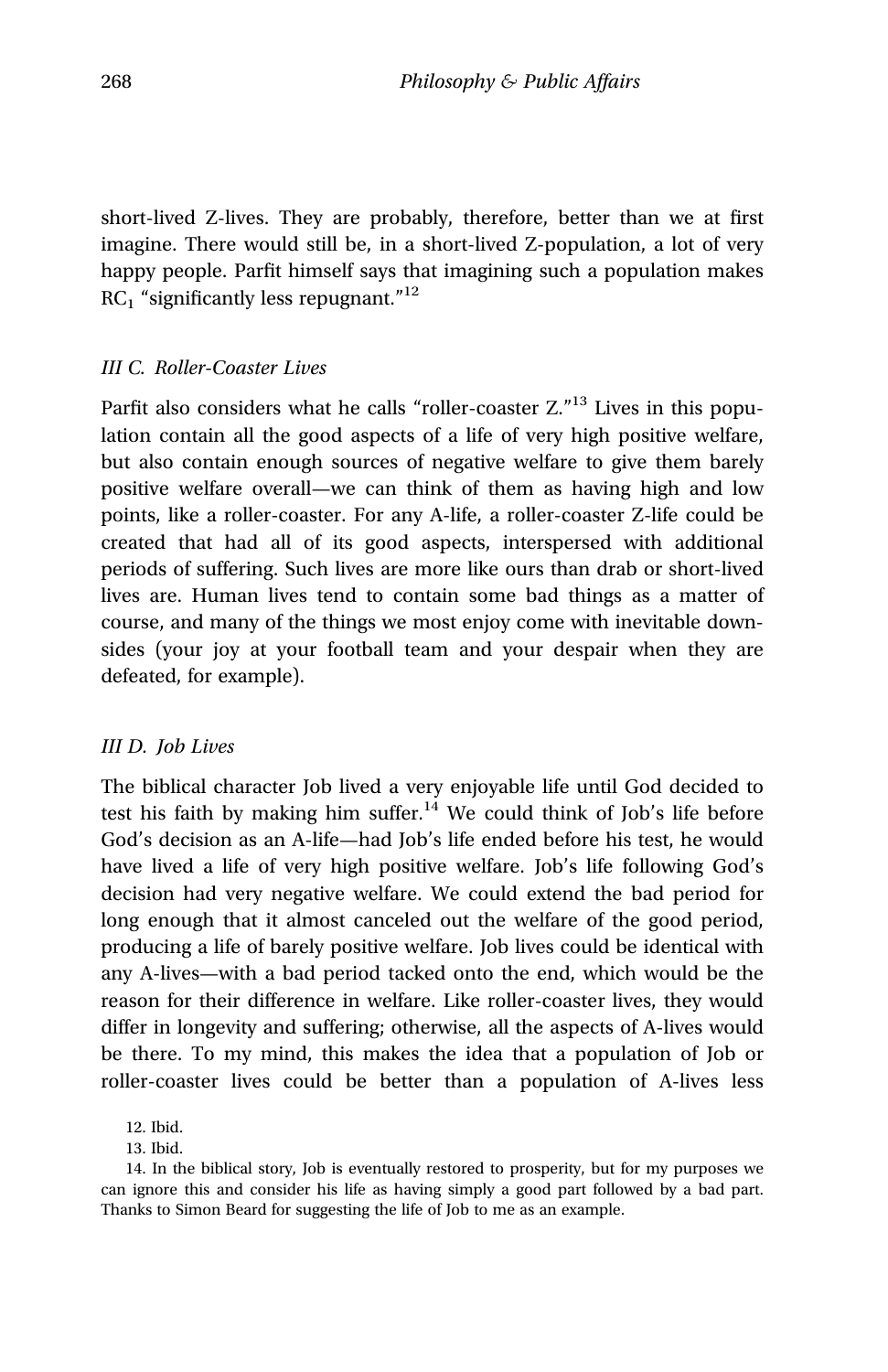preposterous: to the extent that we value the things in A-lives, we should value those same things in Job and roller-coaster Z-lives.

# III E. Cinderella Lives

Cinderella had a dreary and oppressed life until her fateful meeting with the prince, after which she famously lived "happily ever after." Her life is a mirror-image of Job's: a period of negative welfare followed by a period of very high positive welfare. Like a Job life, a Cinderella life could be of very low positive welfare overall, and a population of Cinderella lives could instantiate all the aspects of some A-population, differing only in the presence of a period of negative welfare added to the beginning of each life. Cinderella lives seem at least as attractive as Job and roller-coaster lives— Cinderella is an uplifting story, after all.

## III F. Chronically Irritated Lives

A Z-population consisting in these lives is, I think, one of the best possible Z-populations. Take any A-population. Now imagine that every being in that population is on a heavy dose of painkillers. These drugs have no side effects, biological or social, and are administered in the most innocuous way—perhaps, like fluoride, through the public water system. Imagine too that every being in the population is beset by some chronic illness that would give them a constant degree of pain, were the painkillers not administered. Now we can imagine a sequence of populations identical to this one, but with the dose of painkiller (and hence its efficacy) gradually reduced, and the population simultaneously increased. Eventually—I am assuming that chronic pain can be bad enough for this to be a possibility—we end up with a population in which every life is just like the lives in the A-population with which we started, but due to the chronic irritation the welfare of each life is very low (but still positive)—and there are more of them. This is a Z-population, and I think it is one that could be better than the A-population with which we started, were it large enough.

The chronic irritation here can be thought of as a background drain on welfare at each moment of a life. Those in this Z-population would do everything those in the A-population do, enjoy the same art, relationships, nature, and so on. They would just enjoy each of these things to a lesser extent, because every moment of enjoyment would be accompanied by an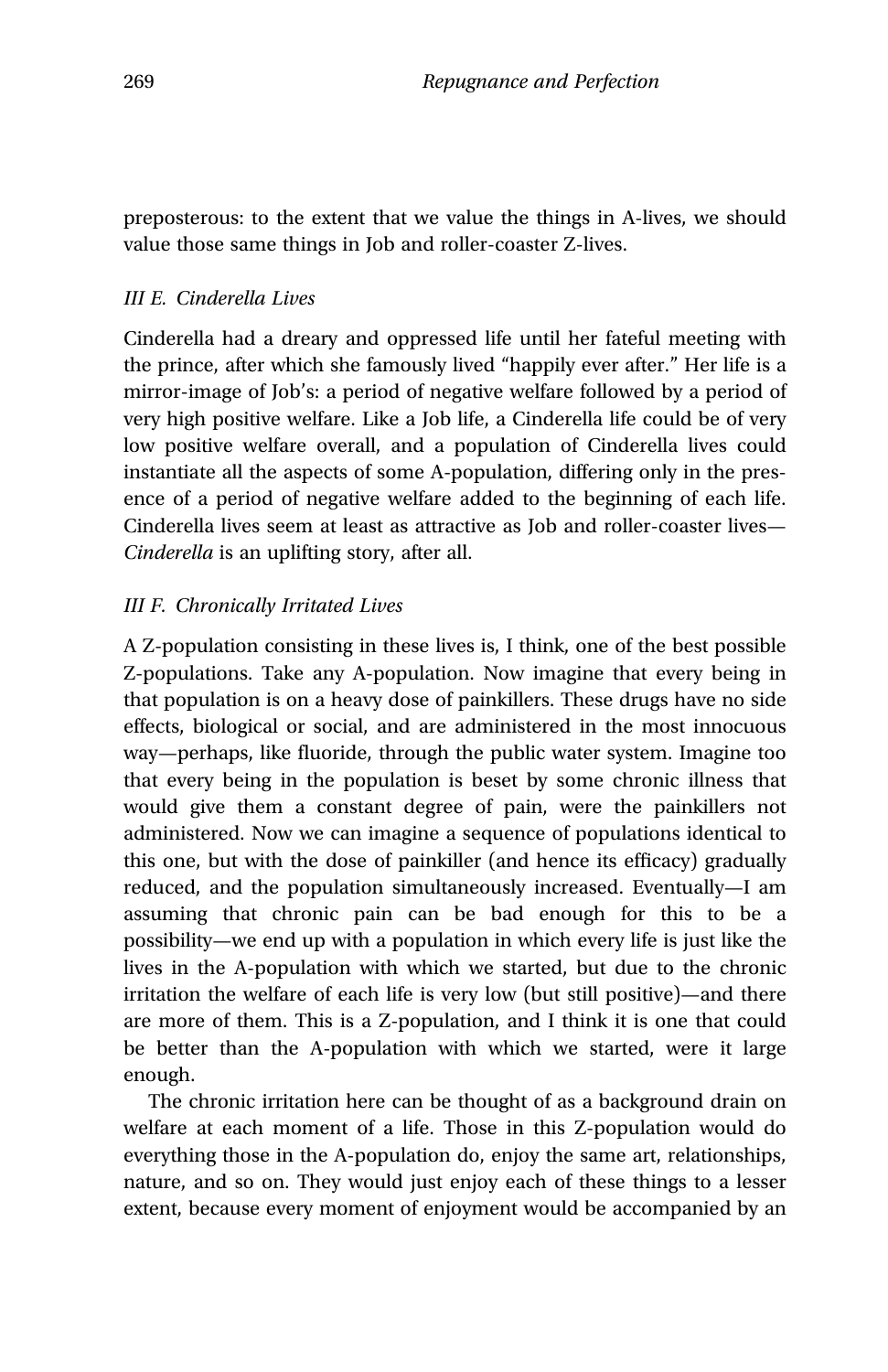irritating pain. (Though not necessarily enough pain to make any moment a negative source of welfare—there could be chronically irritated lives which, like drab lives, have slightly positive welfare at each moment.) Everything about these lives would be the same as in our A-population (and we could start with any A-population), apart from this background pain.

The Z-lives described here are barely worth living, in the sense that they have very low positive welfare. But they seem decidedly better than we might first imagine a life described as "barely worth living" to be. Drab lives deprive us of pain as well as pleasure; short-lived lives are as good, at every moment of their existence, as an A-life. Both are in any case very difficult to imagine humans living, which may confuse our intuitional responses to them. The more realistic (or at least relatable) roller-coaster, Job, Cinderella, and chronically irritated lives have the same positive aspects as A-lives. Of course, they also contain a lot of negative aspects, such that they are of very low positive welfare overall. But we might still think that these lives are better for the good things in them—good things that we overlooked when initially considering "lives barely worth living." To the extent that these descriptions make Z-lives appear better than we first imagine them to be, they make  $RC<sub>1</sub>$  less repugnant.

IV. ANOTHER REPUGNANT CONCLUSION

Recall  $RC<sub>1</sub>$ :

 $RC<sub>1</sub>$ : For any possible population of at least ten billion lives of very high positive welfare, there is some larger possible population of lives of very low positive welfare whose existence would be better, if other things are equal.

 $RC<sub>1</sub>$  is subtly distinct from  $RC<sub>2</sub>$ .

RC<sub>2</sub>: For any possible population consisting of at least ten billion lives of very high positive welfare, the existence of any possible population that consists of lives of very low positive welfare and is sufficiently large would be better, if other things are equal.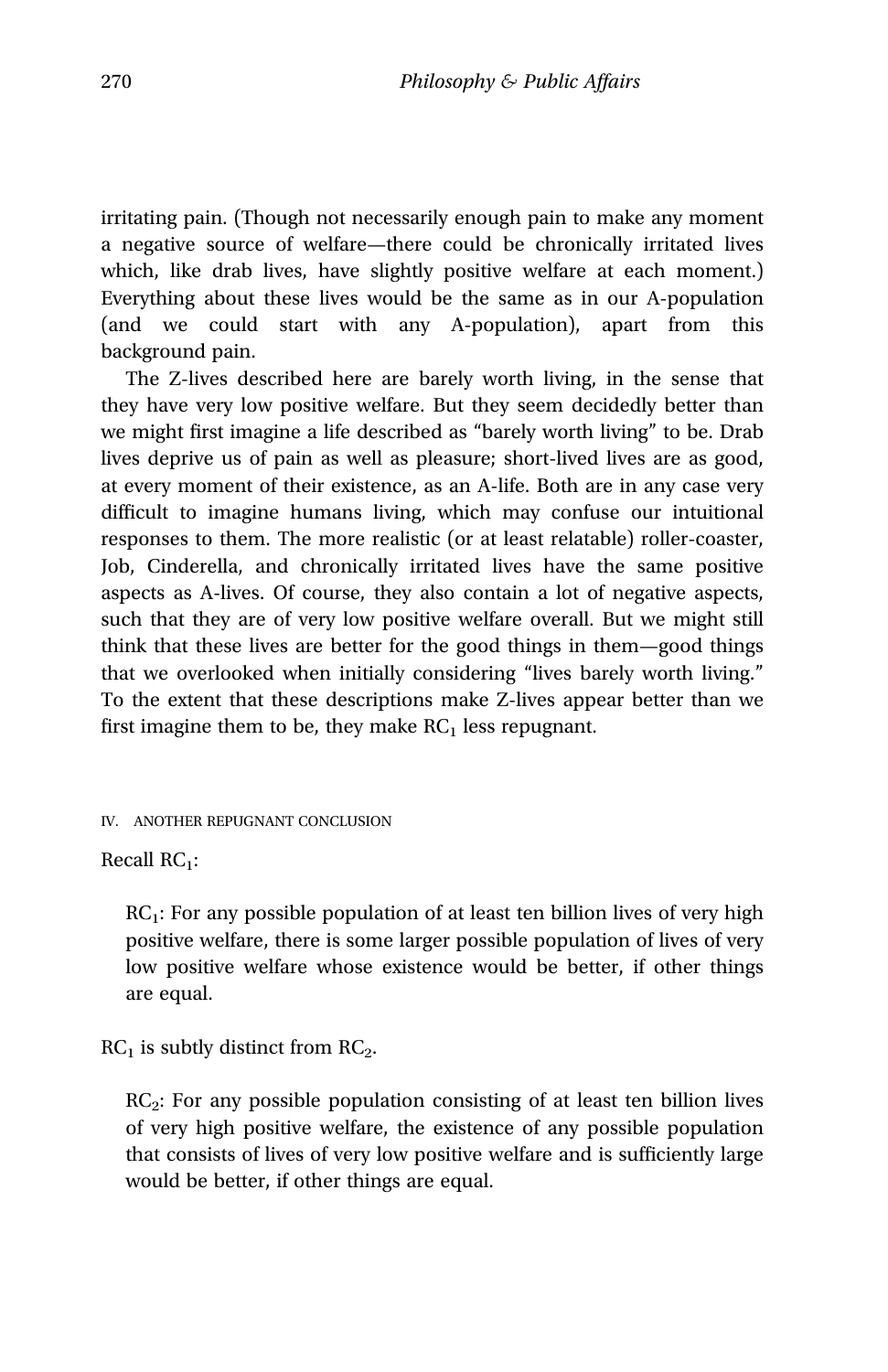$RC<sub>1</sub>$  holds only that for any A-population there is at least one Z-population which is better, other things being equal.  $RC<sub>2</sub>$  holds that any type of Zpopulation meeting this ceteris paribus clause, so long as it contains enough lives, would be better than any A-population. To accept  $RC<sub>1</sub>$  without accepting  $RC<sub>2</sub>$ , one must think that lives of the same welfare level can have different contributive values to the population in which they occur. (As I have defined welfare, all Z-lives must have similar value to the people living them, but this may come apart from the impersonal value they contribute to states of affairs.) Say that one thinks that Cinderella lives are much better, in this sense, than drab lives. For any A-population, one might think, there is a larger population of Cinderella lives that is better. Then one accepts  $RC<sub>1</sub>$ . But one might also think that some A-populations are such that a population consisting of drab lives could not be better, however large. Then one would reject  $RC<sub>2</sub>$ , as it holds that for any Apopulation a population consisting of enough Z-lives of any type would be better.  $RC<sub>1</sub>$  therefore does not imply  $RC<sub>2</sub>$ , since one could hold the former while rejecting the latter. One can accept  $RC<sub>1</sub>$  without accepting that (for example) a population of drab lives could be better than an A-population. This is often overlooked, and emphasizing it makes  $RC<sub>1</sub>$  less repugnant.

 $RC<sub>2</sub>$  entails  $RC<sub>1</sub>$ . If, for any A-population, there is a population of any type of Z-life (in which all other things are equal) whose existence would be better, then for any A-population there is a population of some type of Z-life (in which all other things are equal) that would be better. This is equivalent to  $RC_1$ . Since  $RC_2$  implies  $RC_1$  but is not implied by it,  $RC_2$  is logically stronger than  $RC<sub>1</sub>$ .

 $RC<sub>2</sub>$  can also be drawn as a conclusion from the Up Down Argument. In the Up Down Argument to  $RC<sub>1</sub>$ , we could start with any A-population. We then add some number of Z-lives, while increasing the welfare of Alives. This creates a better population. Then we increase the sum and equalize the distribution of welfare between individuals, making the population even better. If we could end with any type of Z-lives, then it appears that we could end with any type of Z-population, so long as it was big enough. And the principles of benign addition and non-anti-egalitarianism place no limits, other than the ceteris paribus clause, on what kind of Zlives can be added or constructed at either step. In other words, the Up Down argument implies that for any A-population, any possible Zpopulation in which all other things are equal and is sufficiently large is better—that is,  $RC<sub>2</sub>$ .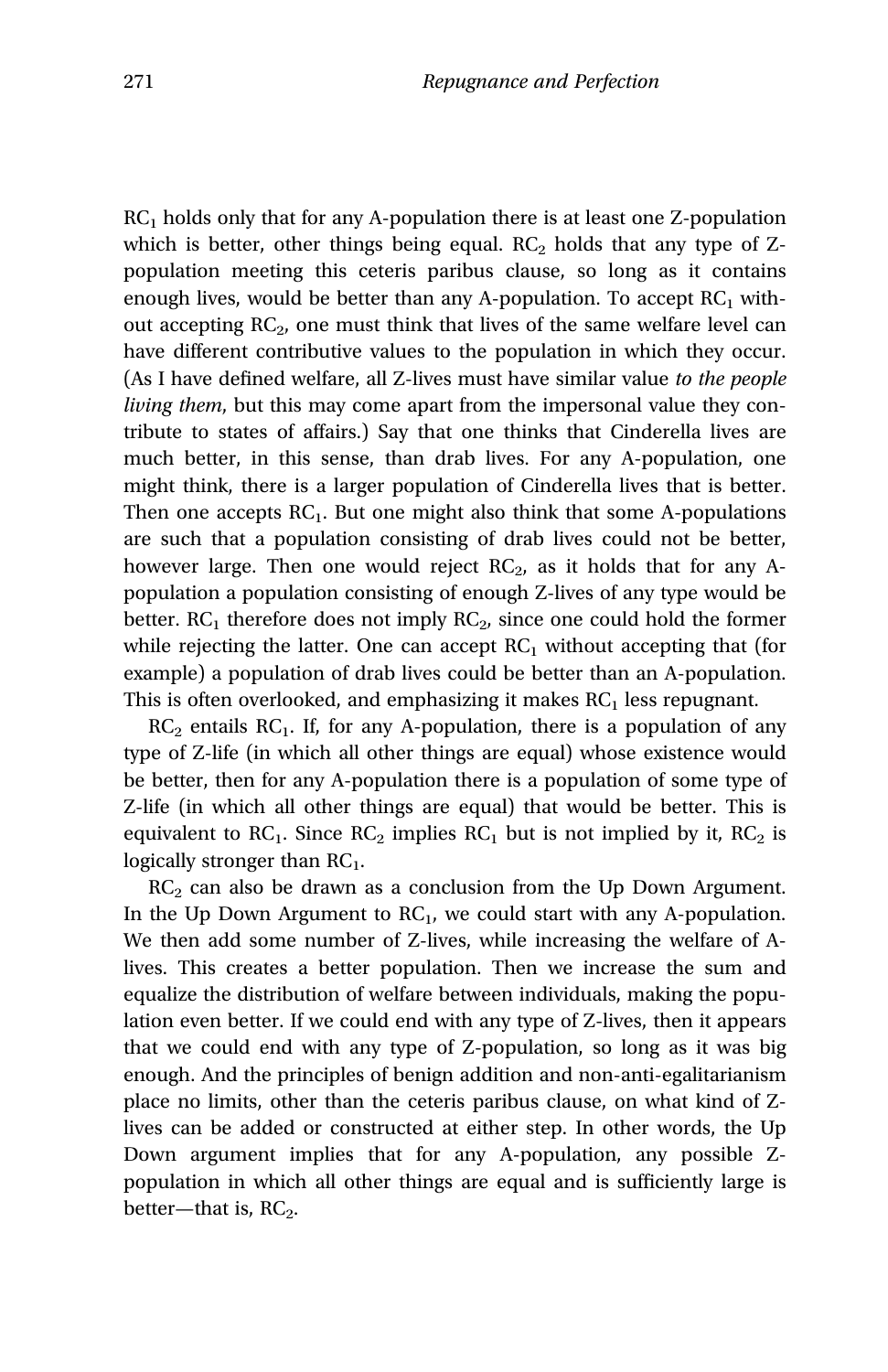How does the distinction between  $RC_1$  and  $RC_2$  relate to the discussion of different types of Z-lives above? One should accept  $RC<sub>1</sub>$  if the Z-life one thinks best is such that some very large number of them could be better, for any A-population. However, if  $RC<sub>2</sub>$  is true this would have to hold for all Z-lives, including those one thinks worst.  $RC<sub>2</sub>$  is therefore harder to accept than  $RC_1$ . Since  $RC_2$  is harder to accept than  $RC_1$  and is just as much implied by the Up Down Argument,  $RC<sub>2</sub>$  puts more pressure on benign addition, non-anti-egalitarianism and transitivity. Those who wish to preserve those three principles must accept not only  $RC<sub>1</sub>$  but the more repugnant  $RC<sub>2</sub>$ .

#### V. PERFECTIONISM

Perfectionists place value on certain goods, which Parfit refers to as "the best things in life." <sup>15</sup> An extreme perfectionist view holds that one population is better than another if and only if it contains more or better of these good things. More moderate perfectionist views hold that it counts in favor of a population to some extent that it contains more or better good things. These perfectionist goods might include love, art, virtue, great achievements, and so on. Perfectionism has been regarded as a reason to deny the repugnant conclusion. I believe that this is a mistake, or at least half a mistake: both moderate and extreme perfectionism  $favor RC_1$ , though they would—if true—give us reason to reject  $RC<sub>2</sub>$ . (I do not take a stand on whether either of these perfectionist views are true—extreme perfectionism in fact strikes me as implausible, though worth discussing as a pure expression of perfectionism. My claim is a conditional one—if either of these perfectionist views were true, this would support  $RC<sub>1</sub>$  but undermine  $RC<sub>2</sub>$ .)

The claim that perfectionism favors  $RC<sub>1</sub>$  might be surprising. James Griffin, perhaps the first to bring perfectionism into contact with the repugnant conclusion, suggested that  $RC<sub>1</sub>$  could be rejected on the grounds that A-populations contain perfectionist goods and Z-populations do not (or that they contain such goods to a lesser degree). He writes,

<sup>15.</sup> Parfit, "Can We Avoid the Repugnant Conclusion?," p. 123. See also Derek Parfit, On What Matters: Volume One (Oxford University Press, 2011), p. 389; T. M. Scanlon, What We Owe to Each Other (Belknap Press of Harvard University Press, 1998), p. 125.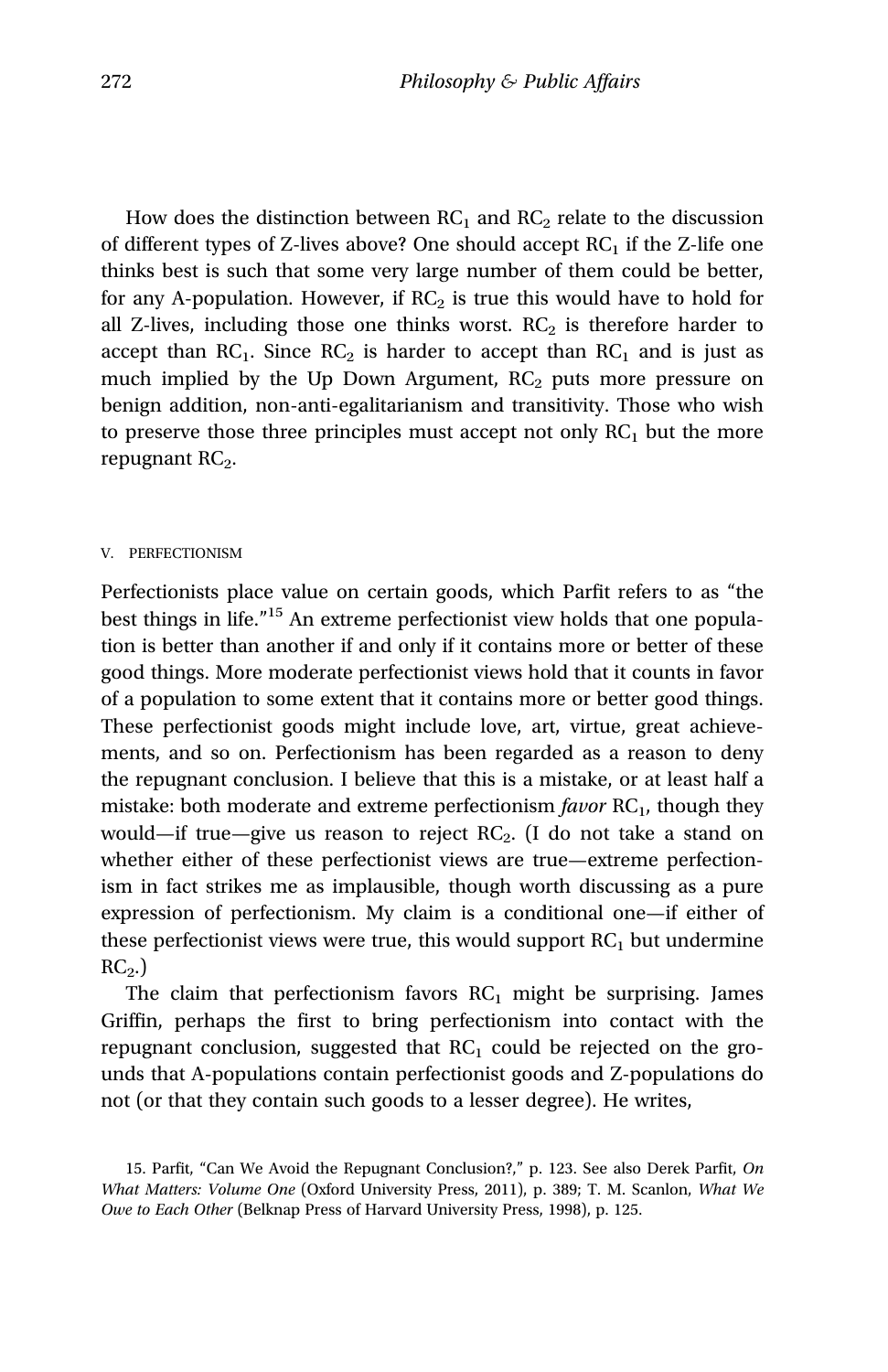Perhaps it is better to have a certain number of people at a certain high level than a very much larger number at a level where life is just worth living. Then we might wish to stop the slide [from A-populations towards larger Z-populations] . . . at that point along the line where people's capacity to appreciate beauty, to form deep loving relationships, to accomplish something with their lives beyond just staying alive  $\ldots$  all disappear.<sup>16</sup>

Griffin's perfectionist goods are the appreciation of beauty, deep loving relationships, and accomplishments. He seems to suggest that lives without these goods (even if they are of a positive welfare level) are such that any number of them makes for a worse population than some number of lives that involve these goods—and further, that this justifies rejecting the repugnant conclusion.<sup>17</sup>

Griffin did not distinguish  $RC<sub>1</sub>$  from  $RC<sub>2</sub>$ . His argument could only justify the denial of  $RC<sub>1</sub>$  if all Z-lives lack the perfectionist goods he mentions. However, if Z-populations can be made up of Job, Cinderella, rollercoaster, or chronically irritated lives, it is not always true that these perfectionist goods "disappear" in them, or even that they are fewer or worse in Z-populations than in A-populations. As I described them above, such lives include all of the good things present in A-lives, plus sufficient sources of negative welfare to render them as having barely positive welfare overall. For any A-population, and whatever we take perfectionist goods to be, we can construct Z-populations which instantiate those goods to at least the same degree. We can do this by adding a period of very negative welfare to the beginning or end of each life in the A-population, creating a Z-population of Cinderella or Job lives, respectively. Or we can intersperse each A-life with occasional pains to create roller-coaster lives, or add a low-intensity background pain to create chronically irritated lives. Each Z-life thus created will mirror an A-life with respect to all the good things in life (whatever they are) and yet still be of very low positive

16. James Griffin, Well-Being: Its Meaning, Measurement and Moral Importance (Clarendon Press, 1986), p. 340.

17. "[Parfit's argument to RC1] treats well-being as measurable on a single continuous additive scale, where low numbers, if added to themselves often enough, must become larger than any initial, larger number. But this seems not true in prudential cases, and it would seem likely that this incommensurability in prudential values would get transferred to interpersonal calculation." Griffin, Well-Being, p. 340.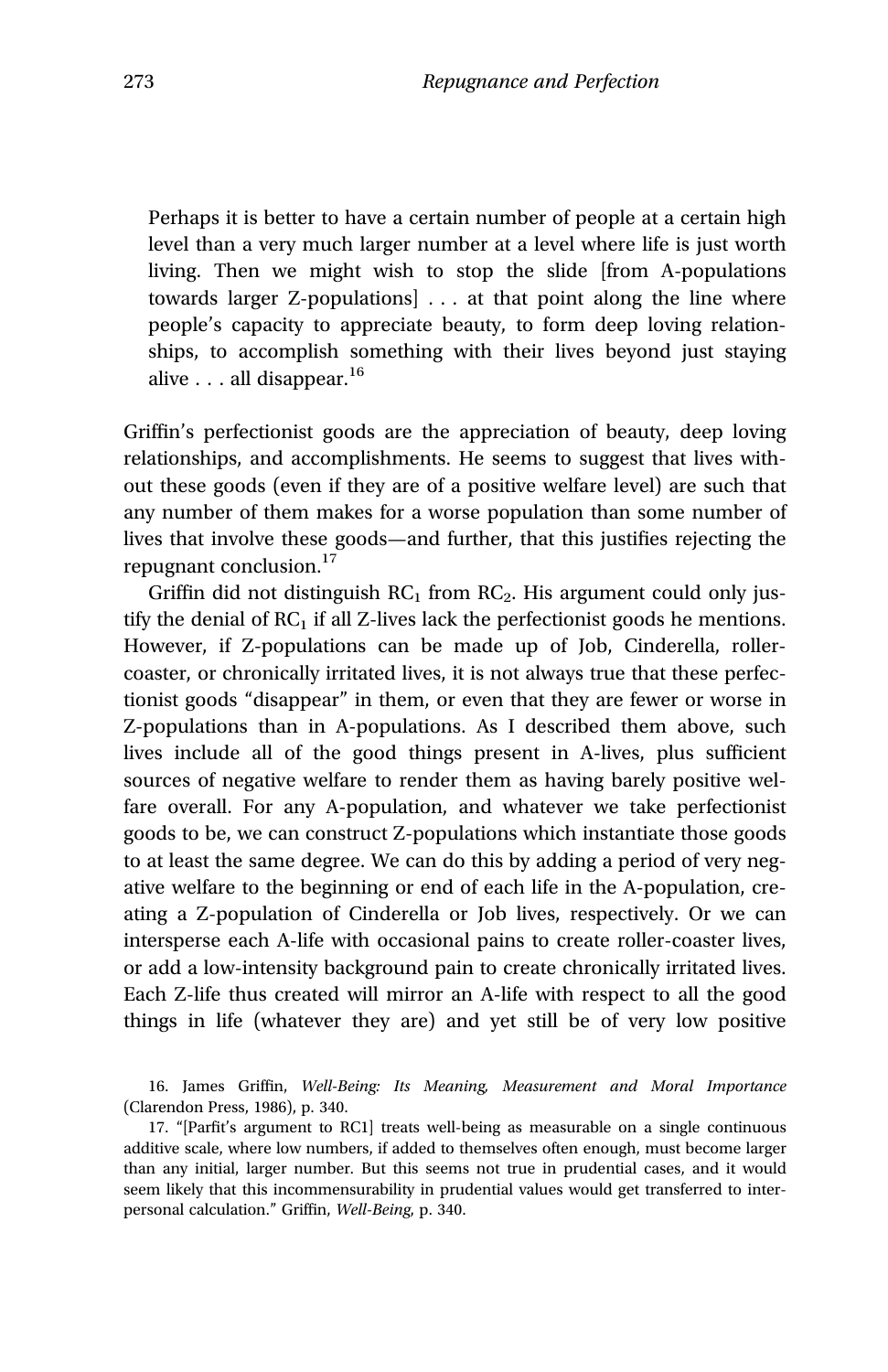welfare. Z-populations need not, therefore, instantiate fewer or worse perfectionist goods than A-populations.

Furthermore, if such a Z-population is much larger than a comparator A-population—as the Z-populations involved in  $RC<sub>1</sub>$  and  $RC<sub>2</sub>$  are—then there is good reason to think that it would instantiate more and better perfectionist goods. In a larger population, there would be more people appreciating each beautiful thing, more people of virtue, more people accomplishing their projects. So there would likely be more perfectionist goods in a much larger population of, say, roller-coaster Z-lives, than in a smaller population of A-lives. There would also likely be better perfectionist goods. A much larger population means a greater range of possible relationships and interactions, new cultures, and new artists. Much great art stems from the interaction of different people: if there were one thousand times as many people with the gifts of Shakespeare or Bach, there would not merely be one thousand times as many Hamlets and fugues. Rather, there would be greater works building on conversations and exchanges between such people. Likewise, there would not simply be more people accomplishing their projects, but a greater range of projects to accomplish, with the help of more fellow-travelers and constructed from more diverse social forms. Assuming there is no upper limit to population size, then, for any A-population a much larger Z-population is possible, with each life instantiating all of the goods of the lives in the A-population and having more—and better—of the good things that come with population size.

The implication is this: far from being a reason to reject it, the extreme perfectionist view that one population is better than another if and only if it has more and better perfectionist goods, *entails*  $RC<sub>1</sub>$ . For any possible population of at least ten billion lives of very high positive welfare, there is some larger possible population of lives of very low positive welfare which would be better with respect to the best things in life, and therefore whose existence would be better, other things equal, according to extreme perfectionism. The moderate perfectionist view, which holds only that instantiating more and better perfectionist goods counts in favor of a population, does not entail  $RC<sub>1</sub>$ , as a moderate perfectionist could think that this consideration was outweighed by a concern for, say, average welfare or degree of suffering. However, moderate perfectionism would say that, for such Z-populations, there is something that counts in favor of them and against the A-population they are compared to. Furthermore,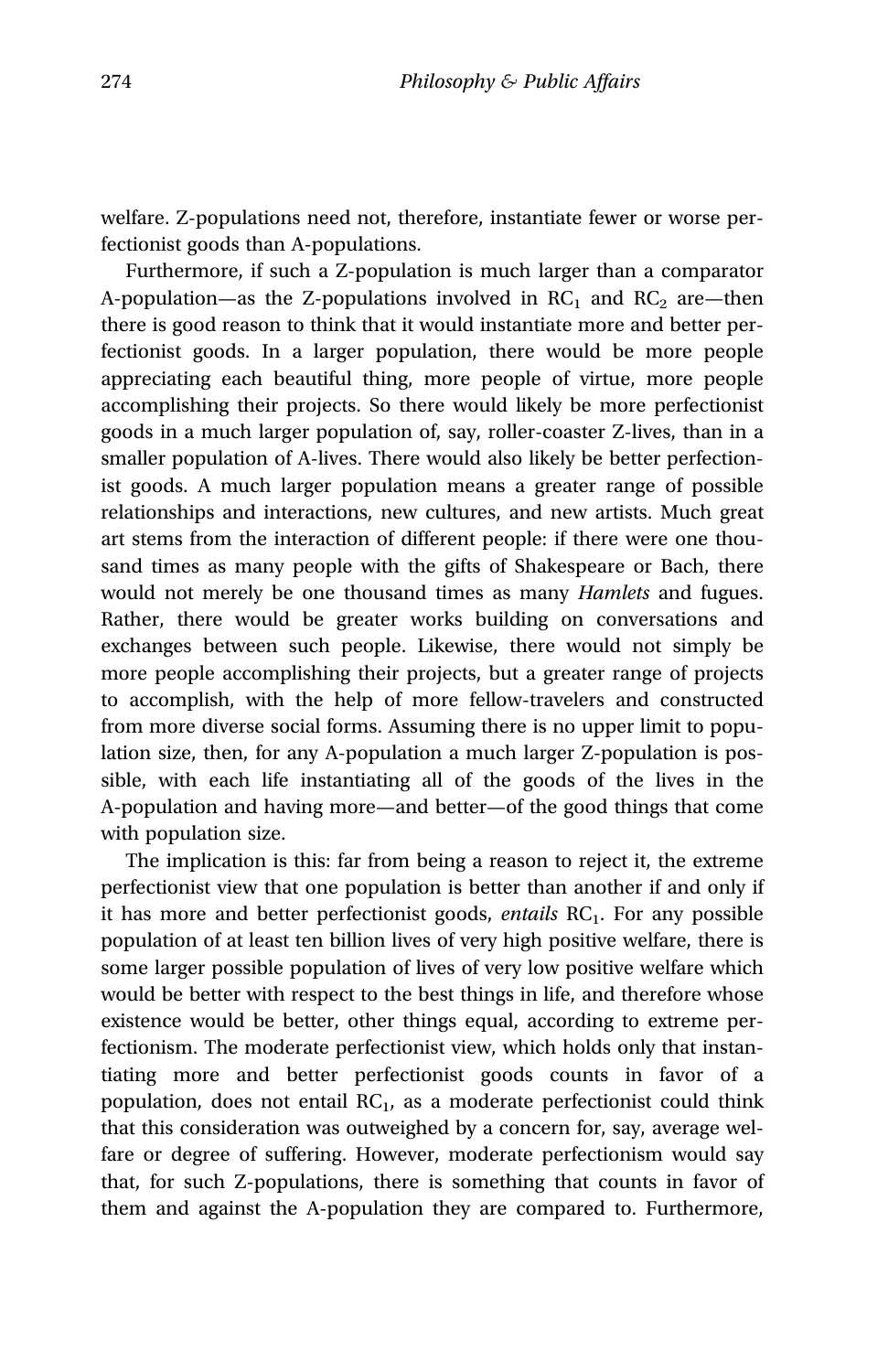since the size of a Z-population has no upper limit, it is plausible (given my arguments above) that the quality and quantity of perfectionist goods in a Z-population has no upper limit. Thus, a moderate perfectionist, to avoid  $RC<sub>1</sub>$ , would have to hold that however much a Zpopulation bettered an A-population in terms of perfectionist goods, this would always be outweighed by other considerations which favored the A-population. Perhaps the additional amount of suffering in such Z-populations—which would increase along with their perfectionist goods—would always be more significant, or perhaps perfectionist concerns are lexically dominated by the value of average welfare.<sup>18</sup> These are not implausible positions, but they are positions whose perfectionism seems not just moderate, but very modest.

Griffin's argument works much better against  $RC<sub>2</sub>$ .  $RC<sub>2</sub>$  is false if there is some kind of Z-population such that, however large, there is some Apopulation that it cannot be better than. Extreme perfectionism implies that  $RC<sub>2</sub>$  is false, and moderate perfectionism is a consideration against accepting it. Consider populations of drab lives. These lives instantiate no perfectionist goods. At least some, and plausibly all, A-lives do. So there are A-populations such that a Z-population—of any size—consisting in drab lives instantiates fewer (and no better) perfectionist goods—because it instantiates none. According to the extreme perfectionist view, this is sufficient to conclude that such Z-populations could not be better than such A-populations, and therefore that  $RC<sub>2</sub>$  is false. According to moderate perfectionism, their lack of perfectionist goods is a reason to think that drab Z-populations would be worse than at least some A-populations, and therefore is a reason to reject  $RC<sub>2</sub>$ , though it could be outweighed by, say, a concern for total welfare.

There are two important objections to address here. The first is skepticism about my premise that for any A-population, we can construct Z-populations which instantiate the same goods by adding sources of negative welfare to each life. This skepticism might stem from the view that the welfare of lives is determined not additively, but narratively. That is to say, we cannot just add up the welfare in each part of a life to find its overall welfare; rather, the relations between the parts (the "shape of a life") matters. This casts doubt on the idea that we can take an A-life, add

<sup>18.</sup> I thank an anonymous reviewer for persuading me to clarify and soften this conclusion.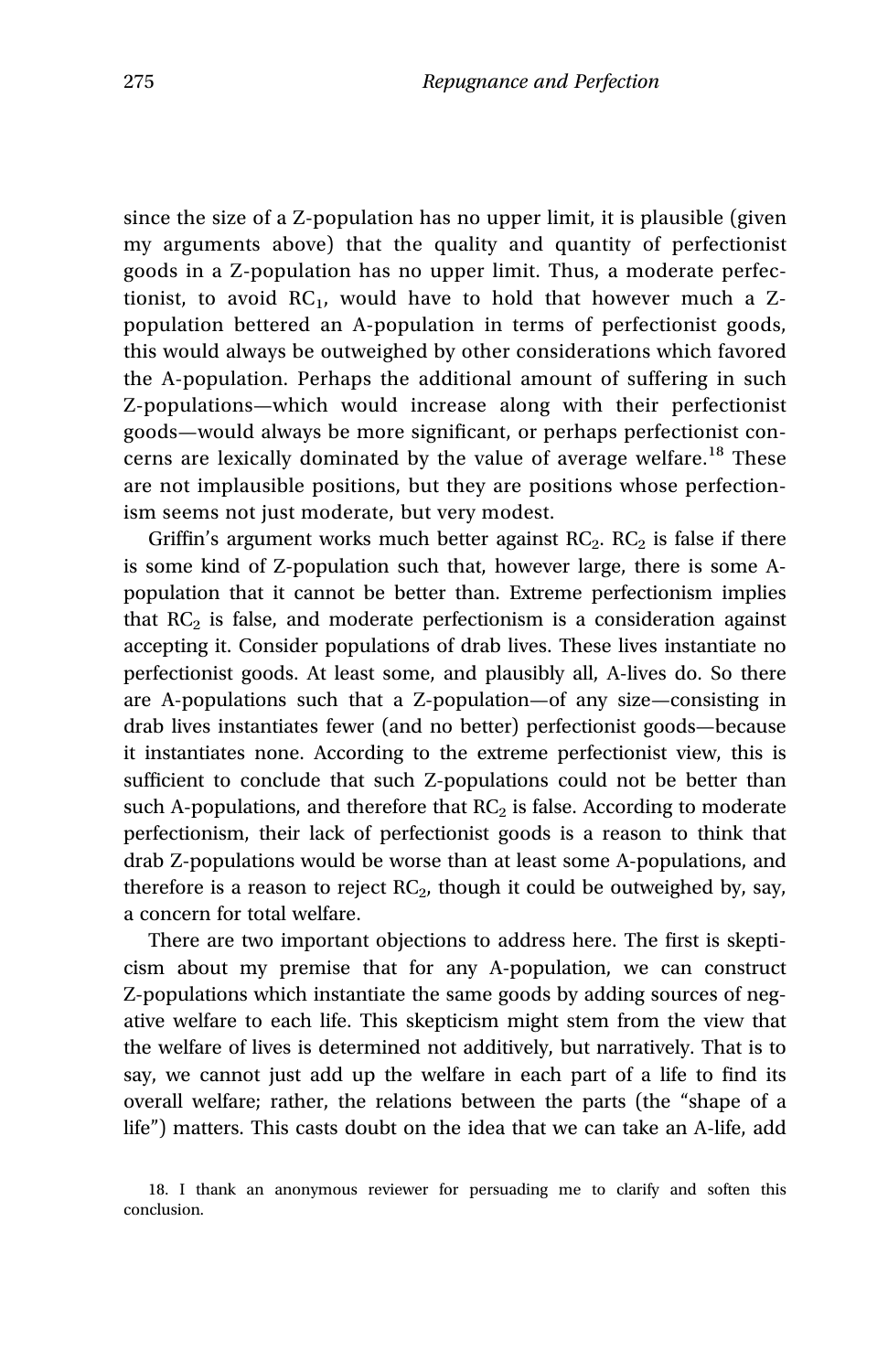some parts of negative welfare to it—as we do in Cinderella, Job, chronically irritated, and roller-coaster lives—and come out with a Z-life.<sup>19</sup>

Nothing that I have said relies on a purely additive account of welfare. It is consistent with my argument that, for instance, a life of X years of low welfare followed by Y years of high welfare instantiates greater welfare, overall, than a life of X years of high welfare followed by Y years of low welfare. (This would suggest that for Cinderella lives and Job lives to both be of the same very low welfare the bad period of Cinderella's life would have to be longer or worse than that of Job's, or the good period shorter or not as good.) All that my argument needs is that adding some amount of badness to a life makes it worse, to the extent that what would be an Alife becomes a Z-life. The amount of badness to be added might be very big, and it might matter when in the life it occurs and how it relates to other parts of the life. The objector here must hold, not the weak and plausible claim that the shape of a life matters, but the stronger and less plausible one that some A-lives cannot be made into lives of very low positive welfare by *any* addition of negative welfare.

The second objection is that varying the quantity and quality of perfectionist goods between comparator A- and Z-populations violates the "other things equal" clause of  $RC_1$ ,  $RC_2$ , and  $RC_0$ .<sup>20</sup> One thing to say is that if this were true, perfectionist concerns would be irrelevant to the Repugnant Conclusion either way. I would not be able to make the argument that perfectionism favors  $RC<sub>1</sub>$ , but neither would Griffin be able to make the argument that it favors  $RC<sub>1</sub>'s$  rejection.<sup>21</sup> It would also mean that Parfit misunderstood his own conclusion: he believed perfectionist concerns were relevant to it, as we will see below.

In my view, the "other things equal" clause serves to preclude variance between the A-populations and Z-populations being compared that does not stem from the facts about them that make them A-populations and larger Z-populations. For example, consider a population of trillions of very beautiful people leading drab lives. Their beauty does not affect their welfare; however, on some views it might increase the value of this population—perhaps to the level at which such a population could be better than any A-population of ten billion people. A view implying this

<sup>19.</sup> Thanks to James Wilson for pressing this objection.

<sup>20.</sup> Thanks to Teruji Thomas for pressing this objection.

<sup>21.</sup> Thanks to Bastian Steuwer for helping me to see this response.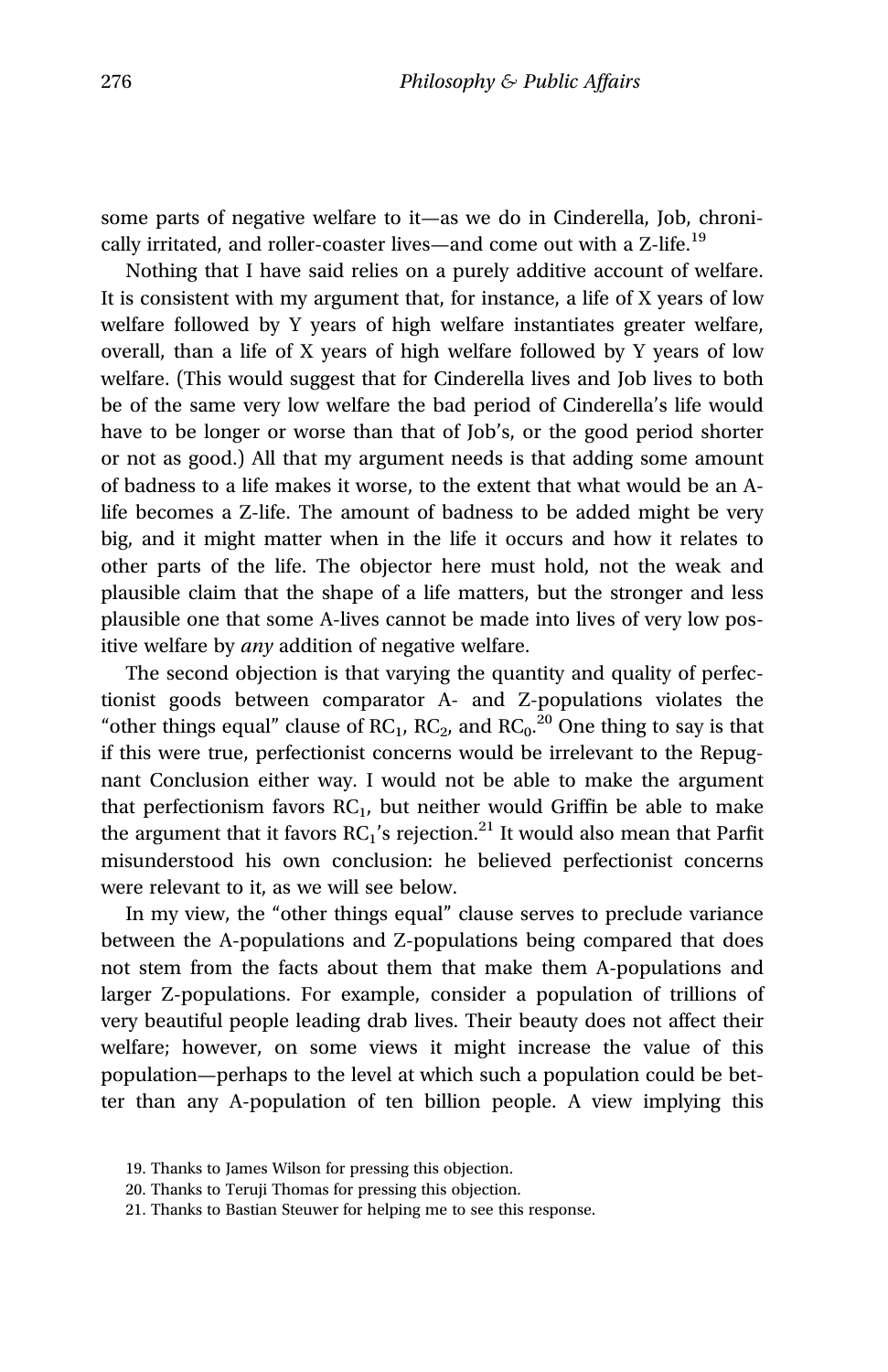would not thereby imply  $RC<sub>1</sub>$ , because of the "other things equal" clause. This Z-population differs from A-populations in the degree to which it instantiates beauty, which is unconnected from the fact that it is a population of lives of very low positive welfare.

However, some things must vary between an A-population and a much larger Z-population, simply in virtue of them being an A-population and a much larger Z-population. Z-lives cannot be exactly like A-lives and simply receive a lower welfare score. They must have more sources of negative welfare, or fewer of positive welfare. Two populations cannot be of different sizes without there being more of the things that occur in each individual's life (more births, more deaths, more friendships, more lazy Sunday afternoons, and so on). So the "other things equal" clause should not exclude differences between populations that affect, or are affected by, the number or welfare levels of the lives in them. Consider how a larger Z-population of Cinderella lives differs from any comparator A-population. It is larger, and everyone's life involves a period of suffering at the start. These are the features that make it a larger Z-population rather than a smaller A-population. But these features are accompanied by other differences: one being that people in the Z-population know what it's like to endure a period of suffering, another being that there is a greater number of pancreases in the Z-population, another being—if the argument so far in this section is correct—that there are more and better of the best things in life. This last difference is not an additional variation between the two populations, as a difference in natural beauty would be. It is a consequence of the populations being as they are stipulated to be. Thus, the "other things equal" clause restricts what can vary between the populations in question, but does not rule out populations which are made up of the kinds of Z-lives I describe above, and are much bigger than their comparator A-populations.

We can overcome these objections and stick with our conclusion, then, that both extreme and moderate perfectionism favor  $RC<sub>1</sub>$  and disfavor RC<sub>2</sub>. To the extent that we care about the best things in life, we should not find  $RC<sub>1</sub>$  so repugnant. It is  $RC<sub>2</sub>$  that perfectionism—if it is correct supplies reasons against. $^{22}$ 

<sup>22.</sup> For another recent discussion of perfectionism and the repugnant conclusion, see Simon Beard, "Perfectionism and the Repugnant Conclusion", Journal of Value Inquiry 54 (2020): 119-140. Beard focuses solely on  $RC<sub>1</sub>$  and uses slightly different arguments to draw the similar conclusion that we cannot avoid  $RC<sub>1</sub>$  by appealing to perfectionism.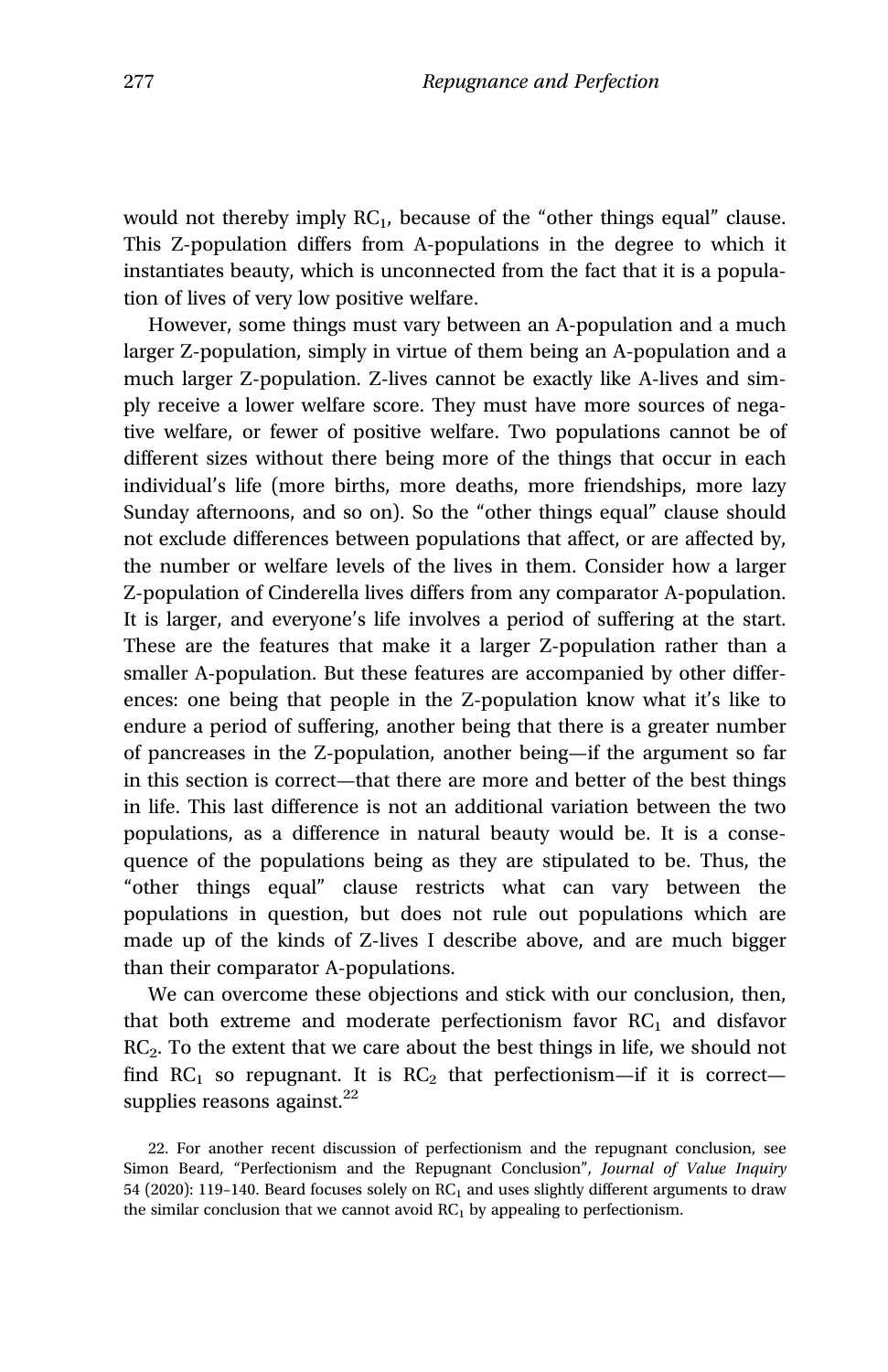#### VI. PARFIT'S LATE STRATEGY

Parfit, in his later work, searched for a way of avoiding the repugnant conclusion. He did not explicitly endorse either extreme or moderate perfectionism as I have defined them. However, he did invoke perfectionism in the hope of resisting the Up Down Argument for RC<sub>1</sub>. Recall that in  $p_{+}$ there are over ten billion lives of very high welfare and many more of very low positive welfare, and in  $p<sub>z</sub>$  every life is of low positive welfare:

[In the best lives in  $p_{+}$ ] the best things in life would be very good, and lives ... in  $[p_z]$ , would not include any of these good things. There would be no art, or science, no deep loves or friendships, no other achievements, such as that of bringing up our children well, and no morally good people.  $[P_z]$  would be much worse than  $[p_+]$  in what we can call qualitative or perfectionist terms . . . This great qualitative loss would, I believe, make  $[p_z]$  in itself a worse world than  $[p_+]$ , even though  $[p<sub>z</sub>]$  would give, to the same number of people, a greater and more equally distributed sum of well-being.<sup>23</sup>

Parfit's idea is that the losses with respect to perfectionist goods incurred in switching from a population in which there are some lives of very high welfare to one in which there are none cannot always be compensated for by increases in total welfare and equality. More specifically, he seems to believe that "great" losses and total losses (such that there are no perfectionist goods) cannot be compensated for in this way. His view can be captured by the following principle:

Parfit-perfectionism: A population with no or much fewer and worse perfectionist goods could not be better than a population with some sufficient level of them, if the only other differences between the two were in total and average welfare and equality.

This view does not imply extreme perfectionism because it does not rule out that such compensation could sometimes work—for example, for small non-total losses with respect to perfectionist goods. Nor does it

<sup>23.</sup> Parfit, "Can We Avoid the Repugnant Conclusion?," p. 123.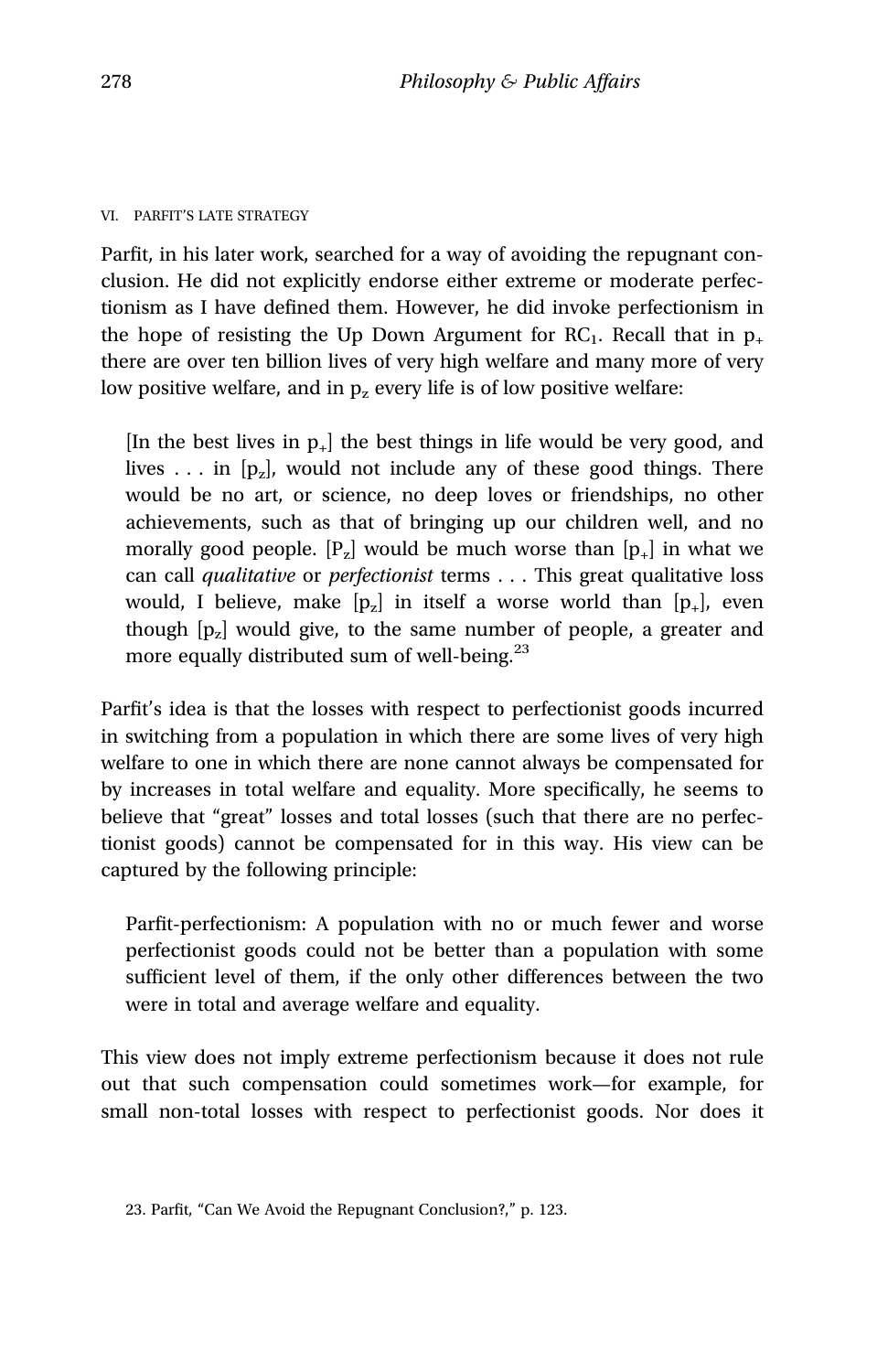imply moderate perfectionism because it does not entail that having more and better perfectionist goods always counts in favor of a population.

Parfit-perfectionism is incompatible with non-anti-egalitarianism, however. Non-anti-egalitarianism implies that a population like  $p_z$  is always better than one like  $p_{+}$ , as it has greater total and average welfare, distributed more equally. It implies this even if the former has no, or much fewer and worse, of the best things in life. Imagine that  $p<sub>z</sub>$  consisted in drab lives. It would then contain no perfectionist goods. The only good things in a drab  $p_{\nu}$  by stipulation, are muzak and potatoes. A  $p_{+}$  population, on the other hand, could—and perhaps must—contain very many perfectionist goods, as it has over ten billion lives of very high welfare. This version of  $p_z$  would therefore contain no perfectionist goods when  $p_+$  contained very many and hence would contain much fewer (and no better). According to both of the Parfit-perfectionist principles, such a  $p<sub>z</sub>$  could not be better than such a  $p_{+}$ , no matter its total and average welfare, or its equal distribution.

If we are convinced by Parfit-perfectionism, it therefore seems that we should reject non-anti-egalitarianism. It is not always the case, according to Parfit-perfectionism, that if two populations are so related that one has a higher average welfare, a higher total welfare, and a more equal distribution of welfare than the other, and all other things are equal between them, then the existence of the former would be better. For instance, it is not the case when the former is a drab  $p_z$  and the latter a  $p_+$  (that contains very many perfectionist goods, as perhaps any  $p_+$  must).

Will rejecting non-anti-egalitarianism (and hence the Up Down Argument as formulated above) allow us to avoid the repugnant conclusions  $RC<sub>1</sub>$  and  $RC<sub>2</sub>$ ? No and yes, respectively. Parfit-perfectionism can be accommodated by transforming non-anti-egalitarianism into the following principle:

Non-anti-egalitarianism\*: If  $p_1$  and  $p_2$  are so related that  $p_1$  has a higher average welfare, a higher total welfare, and a more equal distribution of welfare than  $p_2$ , and  $p_1$  has at least as many and as good perfectionist goods as  $p_2$ , and all other things are equal between  $p_1$  and  $p_2$ , then the existence of  $p_1$  would be better than that of  $p_2$ .

Non-anti-egalitarianism\* is consistent with Parfit's idea, embodied in the Parfit-perfectionism, that some losses in perfectionist goods cannot be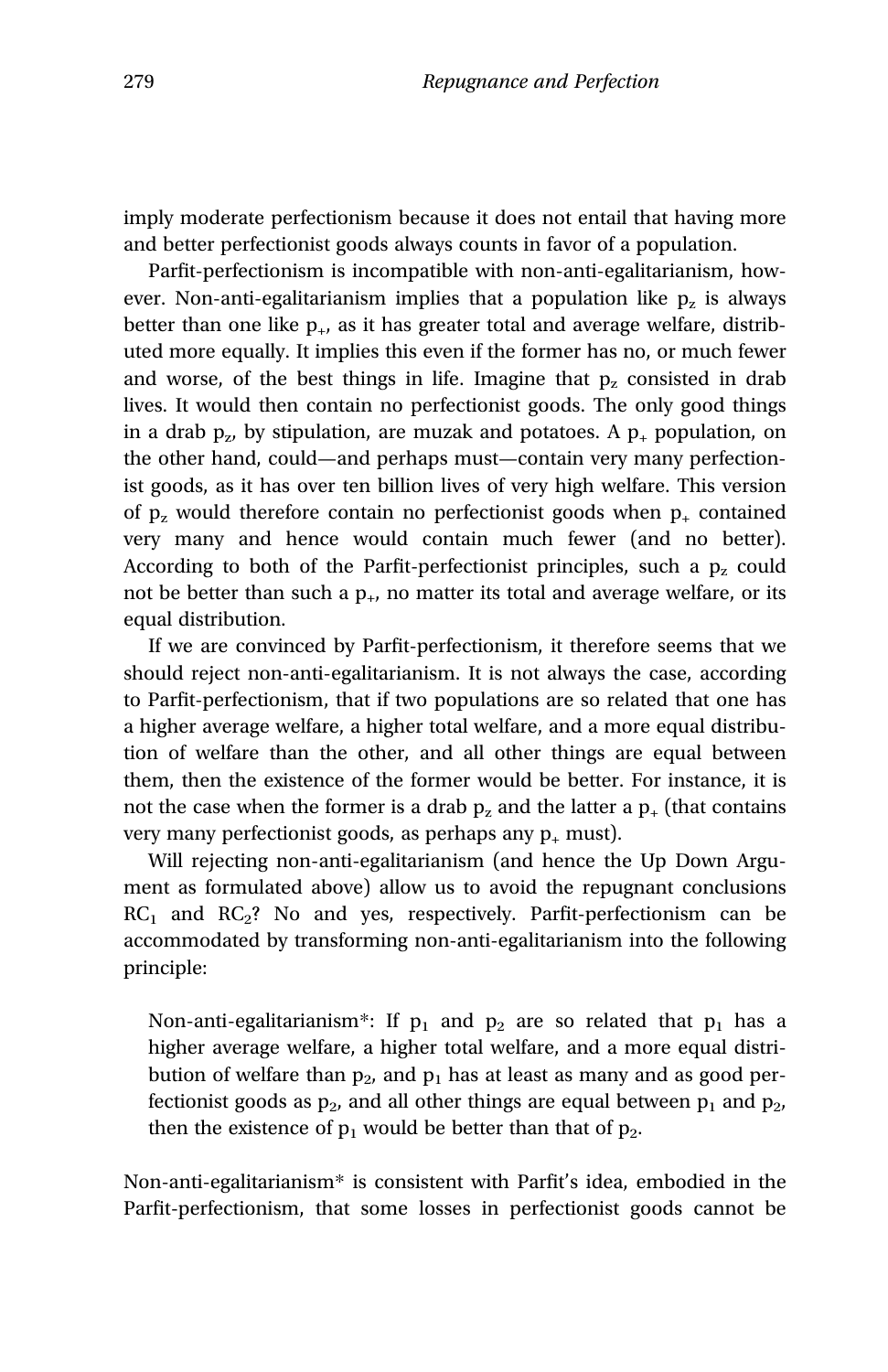compensated for by welfare or equality: one could hold such a perfectionist view alongside it (non-anti-egalitarianism\* is also consistent with the extreme perfectionist view that no such losses can be compensated for).  $RC<sub>2</sub>$  does not follow from benign addition, transitivity and non-antiegalitarianism\*. This is because the additional clause in the latter means that it does not entail, as non-anti-egalitarianism does, that a  $p<sub>z</sub>$  consisting of drab lives would be better than  $p_{+}$ , for any  $p_{+}$  that contains perfectionist goods. For drab  $p<sub>z</sub>$  populations, this is true however large they are, because drab populations of any size instantiate none of the best things in life. Therefore, if we accept Parfit-perfectionism, we cannot use the Up Down Argument to conclude that, for any A-population, any possible population that consists of lives of very low positive welfare and is sufficiently large, and in which all other things are equal, would be better. Specifically, we cannot conclude this when the Z-population consists of drab lives. Parfit's perfectionist concerns help us to avoid  $RC<sub>2</sub>$ .

However, non-anti-egalitarianism\* can be substituted for non-antiegalitarianism in a modified Up Down Argument to deliver  $RC<sub>1</sub>$ . This is because it need not be the case that there is a loss with respect to perfectionist goods incurred in switching from  $p_{+}$ , in which there are some lives of very high welfare, to  $p_{z}$ , in which there are none. This depends on the make-up of the latter. If  $p_z$  consisted of drab lives, as we have seen, there would be such a loss. But if  $p_z$  contained many Job, Cinderella, rollercoaster, and chronically irritated lives, there could be just as much (or more) art, science, deep loves and friendships, well brought-up children, and moral virtue, as in  $p_{+}$ , though each individual's welfare level averaged out at barely positive. As we have seen, such lives can be constructed by taking A-lives (lives like the best lives in  $p_{+}$ ) and adding some sources of negative welfare to them. Such lives would therefore instantiate all of the good things found in the best lives in  $p_{+}$ . The difference between  $p_{+}$  and  $p_{z}$  would therefore be that the best lives from  $p_{+}$  were transformed into Cinderella, Job, roller-coaster, or chronically irritated lives instantiating exactly the same good things, and that the worst lives from  $p_{+}$  were made slightly better off in  $p<sub>z</sub>$  with respect to welfare (which could but need not mean that these lives instantiate more perfectionist goods). Such a  $p_z$  would not be worse with respect to perfectionist concerns than such a  $p_{+}$ .

In this case, for any  $p_{+}$  population, we can make a  $p_{z}$  such that it has all the good things present in  $p_{+}$ , so that there would be no perfectionist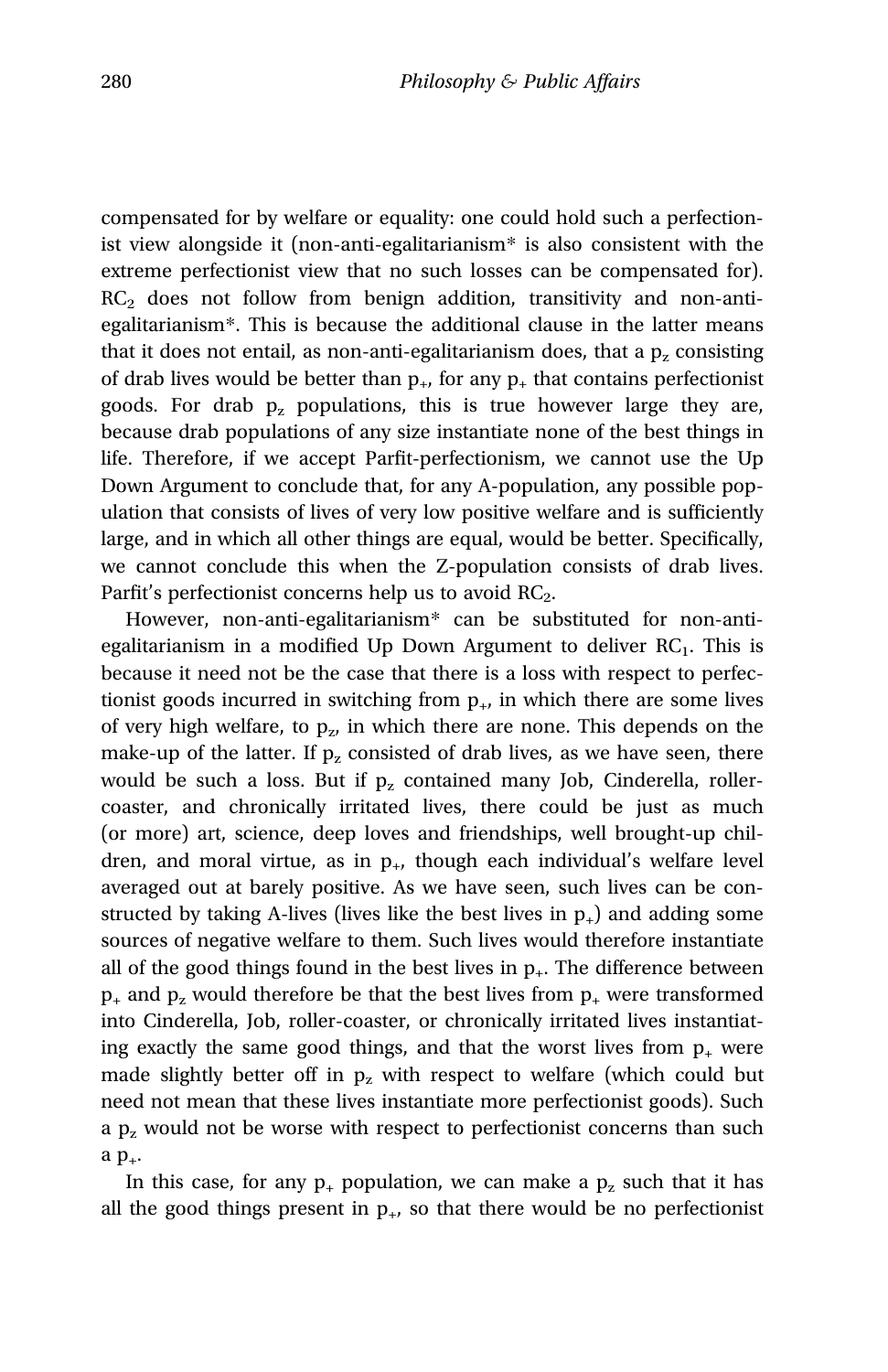loss, as well as a gain in equality, total, and average welfare in switching from  $p_+$  to  $p_z$ . Together with benign addition and transitivity, non-antiegalitarianism\* entails  $RC<sub>1</sub>$ , while respecting Parfit's perfectionist commitments. Those commitments, therefore, do not help us to avoid  $RC<sub>1</sub>$ .

In a paper unfinished at his death and published posthumously, Parfit endorsed what he called the "wide dual person-affecting principle:"

WDPAP: One of two outcomes would be in one way better if this outcome would together benefit people more, and in another way better if this outcome would benefit each person more.<sup>24</sup>

The first part of this principle relates to a whole population considered collectively. If an outcome "together benefits people more" than some other, for Parfit, this means that the benefits instantiated for the people in that outcome are greater in value than the benefits instantiated in the other. Having a life of positive welfare, he argued, could count as a benefit; the value of the benefit depending on the level of welfare. Each life of positive welfare contributes positively to the value of the collective benefit of the outcome. A Z-population could collectively benefit people more than an A-population, if it had enough lives in it. So the first part of WDPAP, considered alone, leads to  $RC<sub>1</sub>$  and indeed  $RC<sub>2</sub>$ .

The second part of the principle does not. If an outcome "benefits each person more" than some other, for Parfit, this means that for each person in that outcome, they receive more benefits than they do in the other. Each person in an A-population receives a very large benefit, namely, a life of very high welfare. Each person in a Z-population receives a very small benefit, namely, a life of barely positive welfare. So any A-population "benefits each person more" than any Z-population, and therefore is better—this is, of course, inconsistent with  $RC_1$  and  $RC_2$ .

The first part of WDPAP implies that for any A-population, there is a Zpopulation (of any kind, so long as it is sufficiently large) in which other things are equal and is *in one way* better. The second part implies that *in* another way any A-population is better than any Z-population. To use WDPAP to avoid  $RC_1$  and  $RC_2$ , Parfit needs the second part of the principle to not be outweighed by the first.

24. Parfit, "Future People, the Non-Identity Problem, and Person-Affecting Principles," p. 154.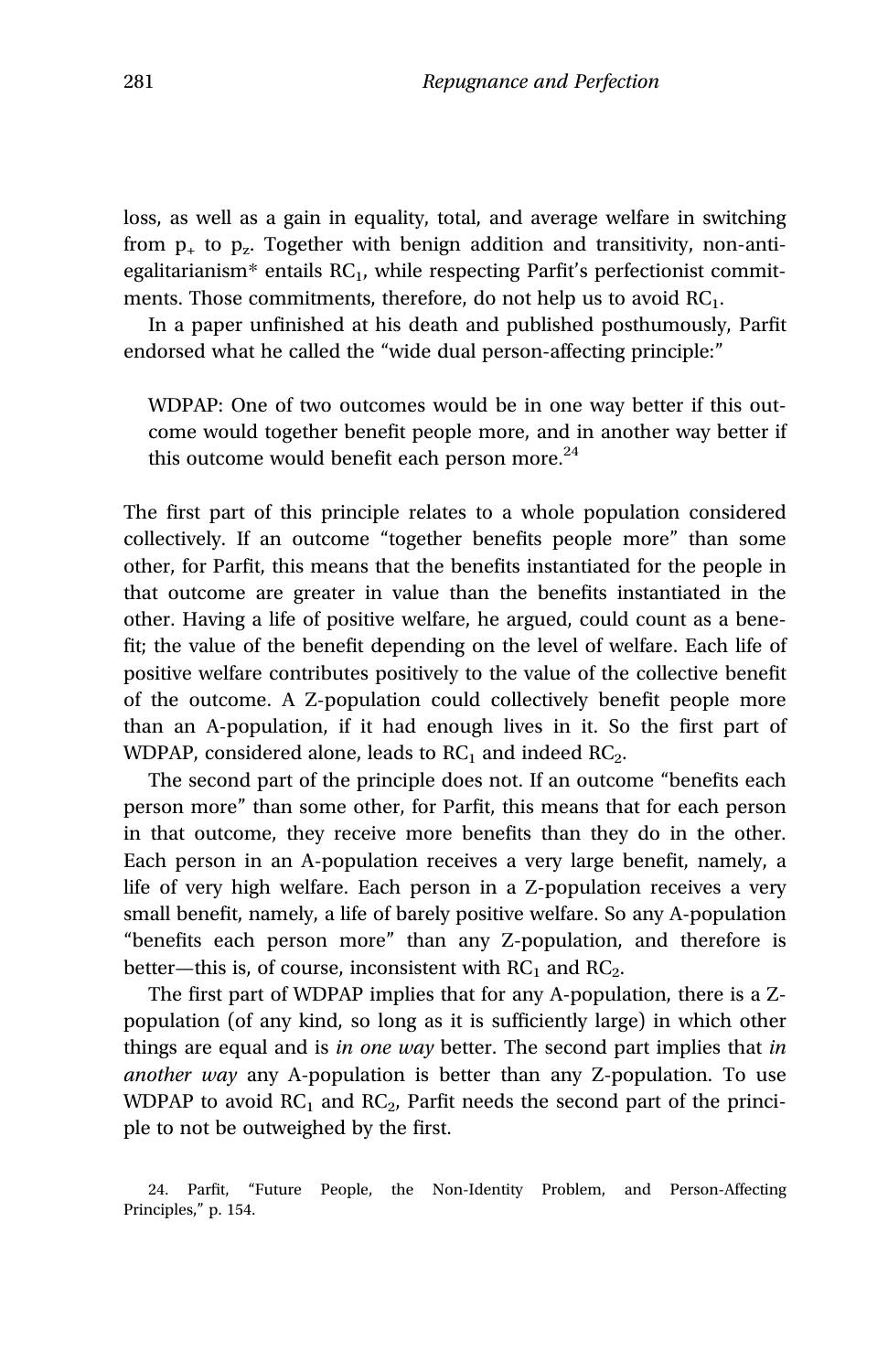Parfit recognized this, noting that WDPAP could be "one premise of more complicated and forceful arguments for the Repugnant Conclusion" (my emphasis) unless we also "justifiably believe that great losses in the quality of people's lives could not be outweighed by any increase in the sum of benefits, if these benefits came in the lives of people whose quality of life would be much lower." <sup>25</sup> Such a belief would mean that the first part of WDPAP could not outweigh the second when considering a Zpopulation and an A-population: though the former would produce more benefit, these benefits would be in lives of much lower welfare than in the latter. How could this belief be justified? Parfit hoped, I think, that perfectionism supplied the answer;<sup>26</sup> the argument would be that "great losses" in the quality of people's lives" are associated with great losses in perfectionist goods, which according to principles like Parfit-perfectionism cannot be outweighed by gains in total welfare. If what I have said above is correct, this justification fails, at least for some Z-populations. For such welfare losses could occur without any loss with respect to perfectionist goods—for example, in the comparison between an A-life and a Z-life that differed only in the background presence of chronic pain.<sup>27</sup>

I have said nothing about the plausibility of the Parfit-perfectionism itself, or of WDPAP. The upshot of my arguments is this if Parfit-perfectionism is true, then  $RC<sub>2</sub>$  is false, and the Up Down Argument to it should be resisted by rejecting non-anti-egalitarianism. However, those principles do not tell against a reformed version of the Up Down Argument which

27. Perhaps another way of justifying the belief Parfit mentions is suggested by John Broome, in Weighing Lives (Oxford University Press, 2004, chap. 10; chap. 14). It might be that Z-lives, though worth living, fall below what Broome calls "the neutral level," and thus adding such lives would not make a population better. Thus, they could not outweigh any losses in value from lives above the neutral level. Broome's view nevertheless—as he acknowledges—implies a kind of repugnant conclusion: that for any possible population of at least 10 billion lives of very high positive welfare, there is some larger possible population of lives of welfare only marginally above the neutral level whose existence would be better, if other things are equal. This would be less repugnant than  $RC<sub>1</sub>$  insofar as the neutral level is higher than the welfare of a Z-life. However, a high neutral level exacerbates what Broome calls "the negative repugnant conclusion." Ultimately, Broome was not as worried about  $RC<sub>1</sub>$ as Parfit, and it seems that when Parfit set out to avoid the repugnant conclusion, he wished to avoid it by a greater distance than Broome's view does.

<sup>25.</sup> Ibid., p. 157.

<sup>26.</sup> In the final sentence of "Future People, the Non-Identity Problem, and Person-Affecting Principles," Parfit writes "I have started to defend this belief elsewhere" presumably gesturing at the discussion of perfectionism in "Can We Avoid the Repugnant Conclusion?"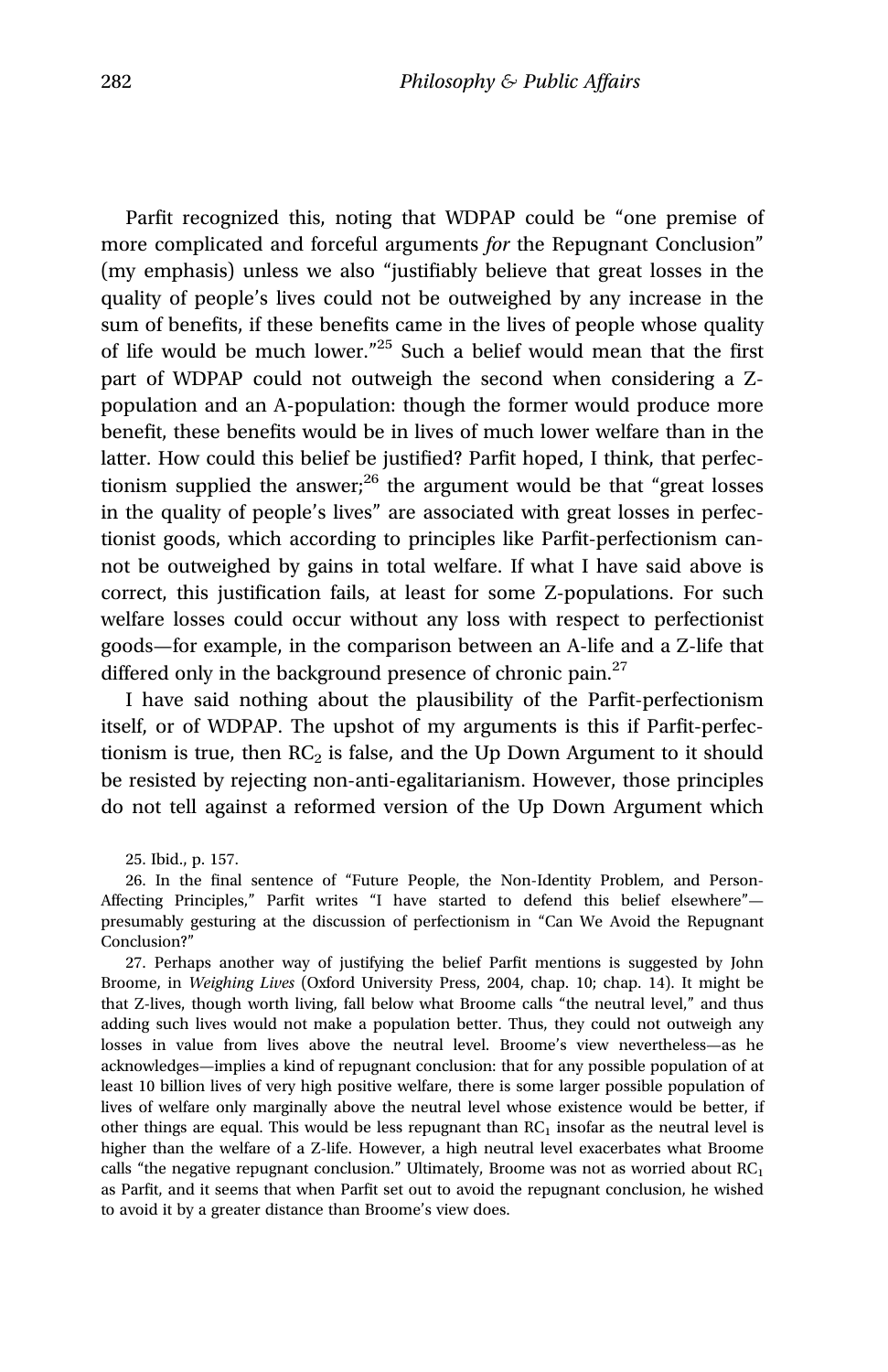employs non-anti-egalitarianism\* in place of non-anti-egalitarianism and concludes with  $RC_1$ . If we accept WDPAP, we can only avoid  $RC_1$  and  $RC_2$ if we can justify the primacy of benefits (in terms of welfare) to each person over collective benefits (that is, total welfare). Parfit-perfectionism could only play this justificatory role if welfare losses were associated with losses in perfectionist goods. However, I have argued that there can be losses, including very large ones, in welfare without losses (and even with gains) in perfectionist goods. There may be ways in which we can justify the primacy of the second part of WDPAP over the first, but perfectionism is not one.

#### VII. CONCLUSIONS

Considering more detailed descriptions of lives of very low positive welfare makes the repugnant conclusion less difficult to swallow. Some Z-lives, such as Cinderella or chronically irritated lives, do not seem so very bad as to render the notion that populations made up of those lives could be better than A-populations unthinkable. Even drab lives have the very real advantage over our lives of the absence of moments dominated by pain, boredom, and other sources of negative welfare.

If for any A-population, there is one Z-population—a very large number of chronically irritated lives, for example—whose existence would be better (and is not excluded by the "other things equal" clause), then  $RC<sub>1</sub>$  is true.  $RC<sub>2</sub>$  is a stronger claim: for it to be true, for any A-population, every kind of Z-life must be such that some number of them could be better. For those who find some kinds of Z-life worse than others,  $RC<sub>2</sub>$  is less acceptable than  $RC<sub>1</sub>$  and a greater problem for the principles of benign addition, non-anti-egalitarianism and transitivity, which together imply it.

Perfectionism is no consideration against  $RC<sub>1</sub>$ , since some Zpopulations could instantiate at least as many and as good of the best things in life as any A-population. In fact, since some Z-populations could be better with respect to these goods, for any A-population, extreme perfectionism entails  $RC<sub>1</sub>$  while moderate perfectionism weighs in its favor. Perfectionism is a consideration against the stronger claim  $RC<sub>2</sub>$ , since there are some Z-populations (drab ones) which are without the best things in life. Parfit's perfectionist strategy for avoiding the repugnant conclusion could only be partially successful. While his perfectionist principle undermines non-anti-egalitarianism and therefore (if justified) blocks the